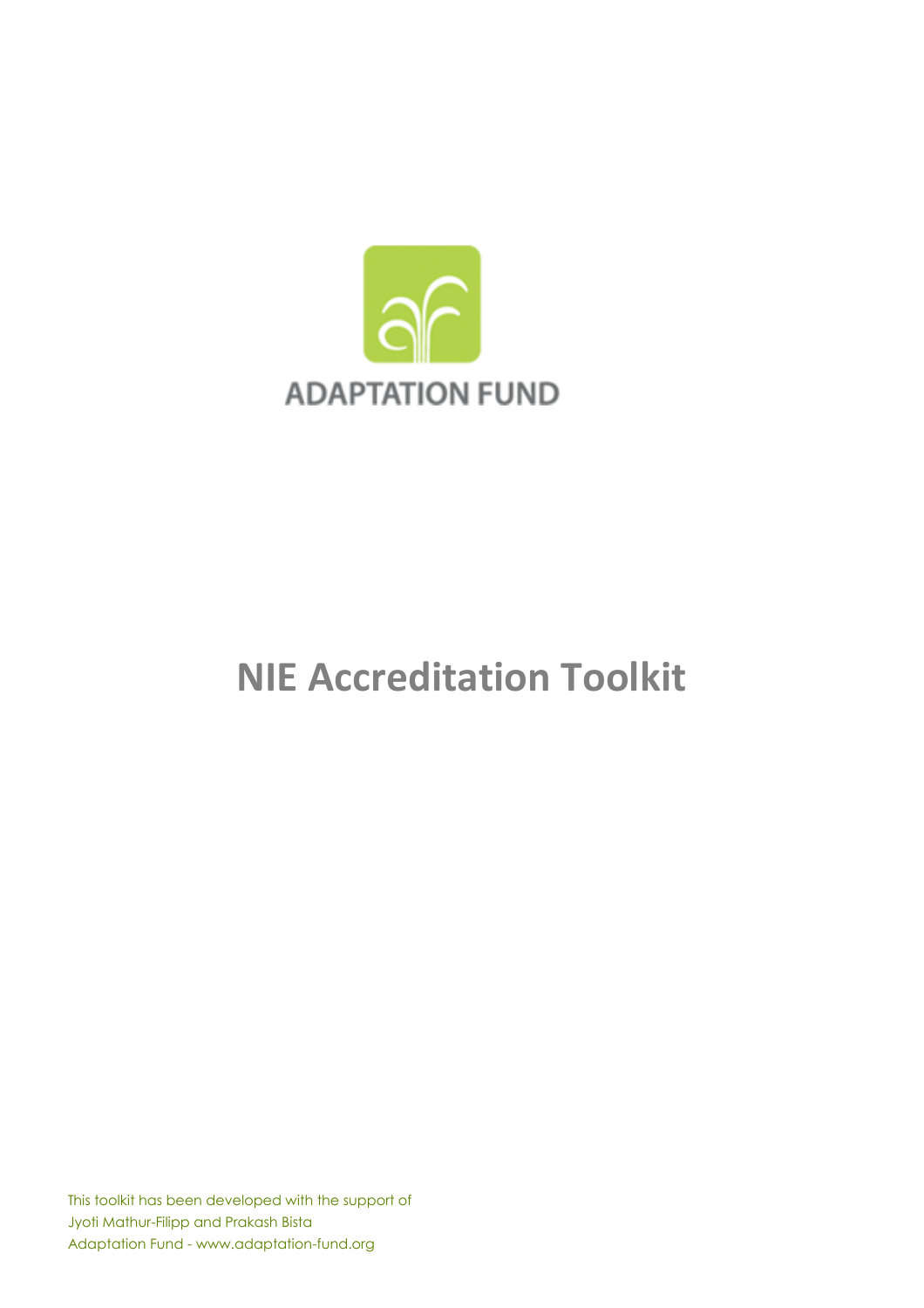# **Table of Contents**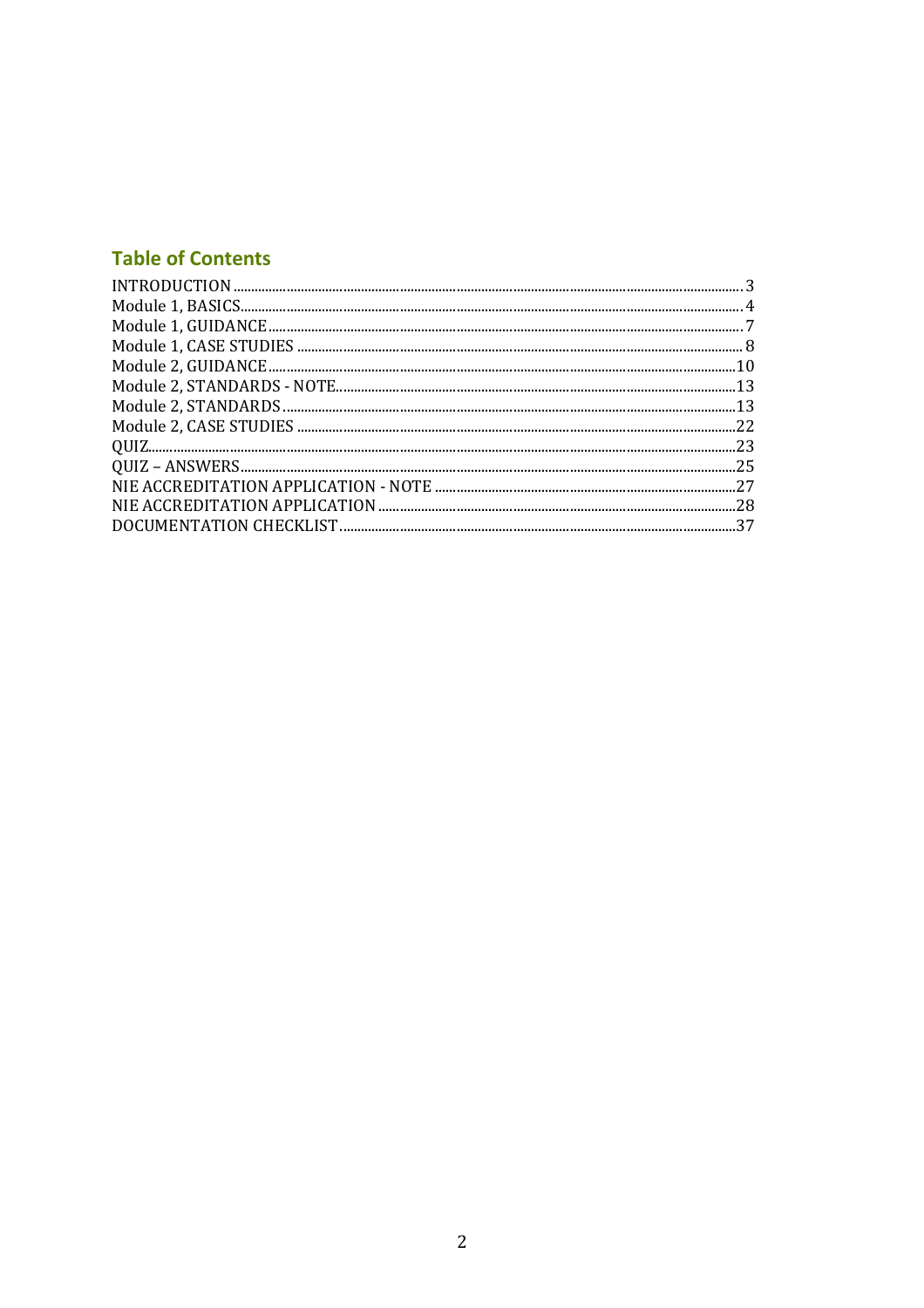## **INTRODUCTION**

The aim of this toolkit is to provide a practical "how-to" guide to assist countries in the accreditation process for their national implementing entity (NIE) for the Adaptation Fund.

This toolkit includes a number of tools for nominated/interested entities to use when starting the accreditation process for a NIE, including forms, practical case studies and step-by step-assistance to support a successful conclusion to the accreditation process.

This toolkit is primarily intended for use by the following institutions/staff:

- 1. Designated Authority
- 2. Potential NIEs
- 3. Government officials
- 4. Civil society; and

5. UN agencies that assist with dissemination of information on the accreditation process

Below are two interactive modules to help entities become accredited with the Adaptation Fund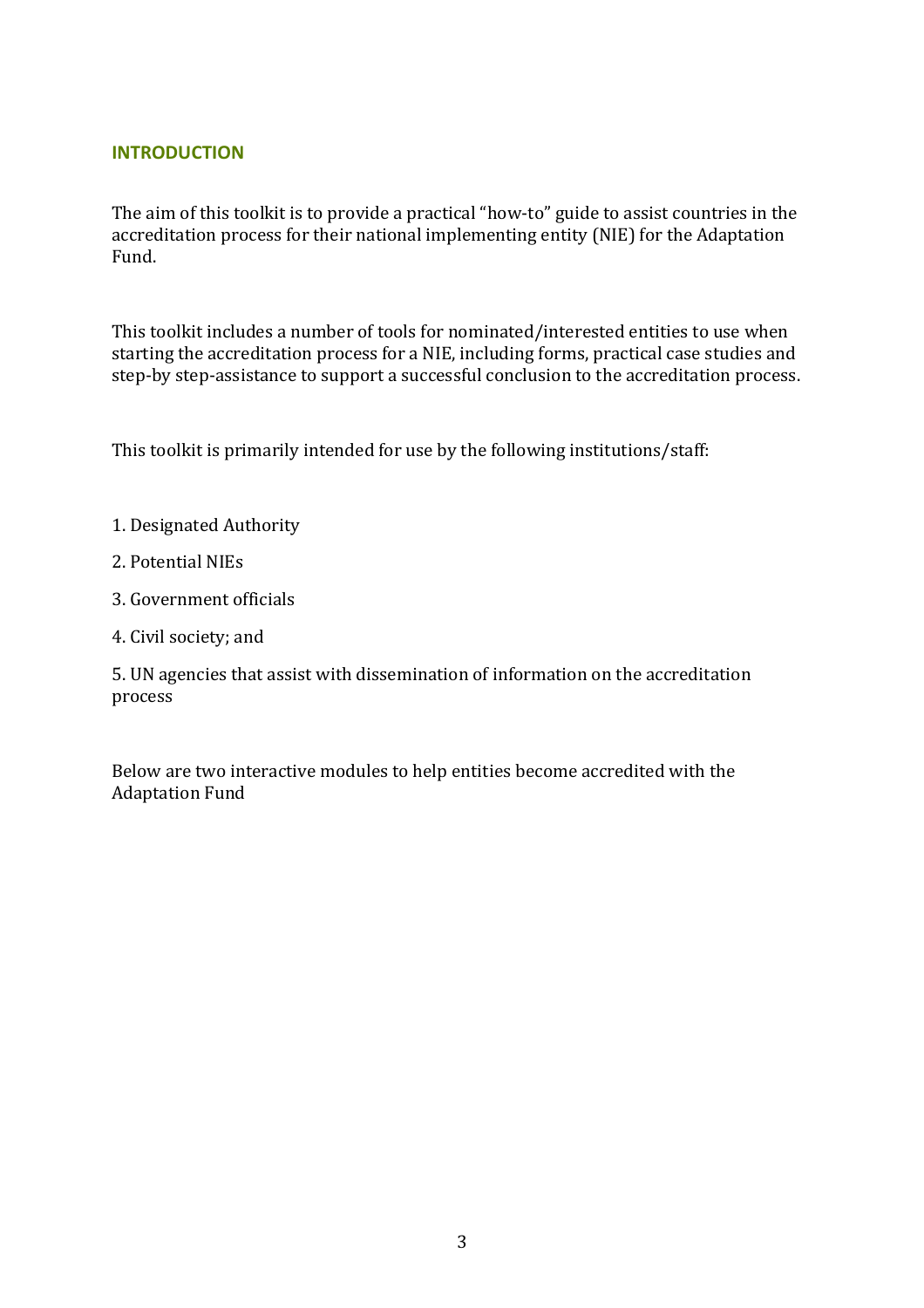## **Module 1, BASICS**

## **Rationale**

#### *Why would a country apply to have an NIE accredited by the Adaptation Fund Board?*

The Adaptation Fund has introduced new processes for eligible countries to access funds. One of its most innovative features is the direct access modality. Through the direct access modality, countries may use an existing national institution that meets the fiduciary standards as set by the Adaptation Fund Board (AFB) to implement projects.

Countries have a choice to use an accredited Multilateral Implementing Entity (MIE), such as UNDP, UNEP, the World Bank, WFP, IFAD, WMO or ADB, to implement their projects or to use an accredited national institution called a National Implementing Entity (NIE).

Countries eligible to access the Adaptation Fund may therefore have the option of selecting the most appropriate implementing entity, MIE or NIE, through which to apply for funding for projects.

#### *What is an implementing entity?*

An implementing entity (IE) is one that is responsible for the oversight role for projects funded through the Adaptation Fund (AF). The Adaptation Fund cannot play an oversight role for the hundreds of projects that it will potentially fund; therefore, it contracts the role of oversight to an implementing entity. Additionally, the IE will be responsible for all funds received from the AF for projects and programmes.

#### *What is the oversight role of an implementing entity?*

The oversight role of an implementing entity implies full responsibility for the overall management of the projects and programmes financed by the AF. It will bear all financial, monitoring and reporting responsibilities.

#### *Why do implementing entities have to meet the AF's fiduciary and management standards to be accredited?*

The Fiduciary Standards provide a framework for an entity to check whether it has the appropriate policies, processes and capabilities to successfully handle projects. Compliance to the fiduciary standards demonstrates the ability of the implementing entity to meet its responsibilities for handling Adaptation Fund projects.

#### **Institutional Structure**

In a country there are potentially several institutions involved in the accreditation process. These could include various Ministries, government departments, academic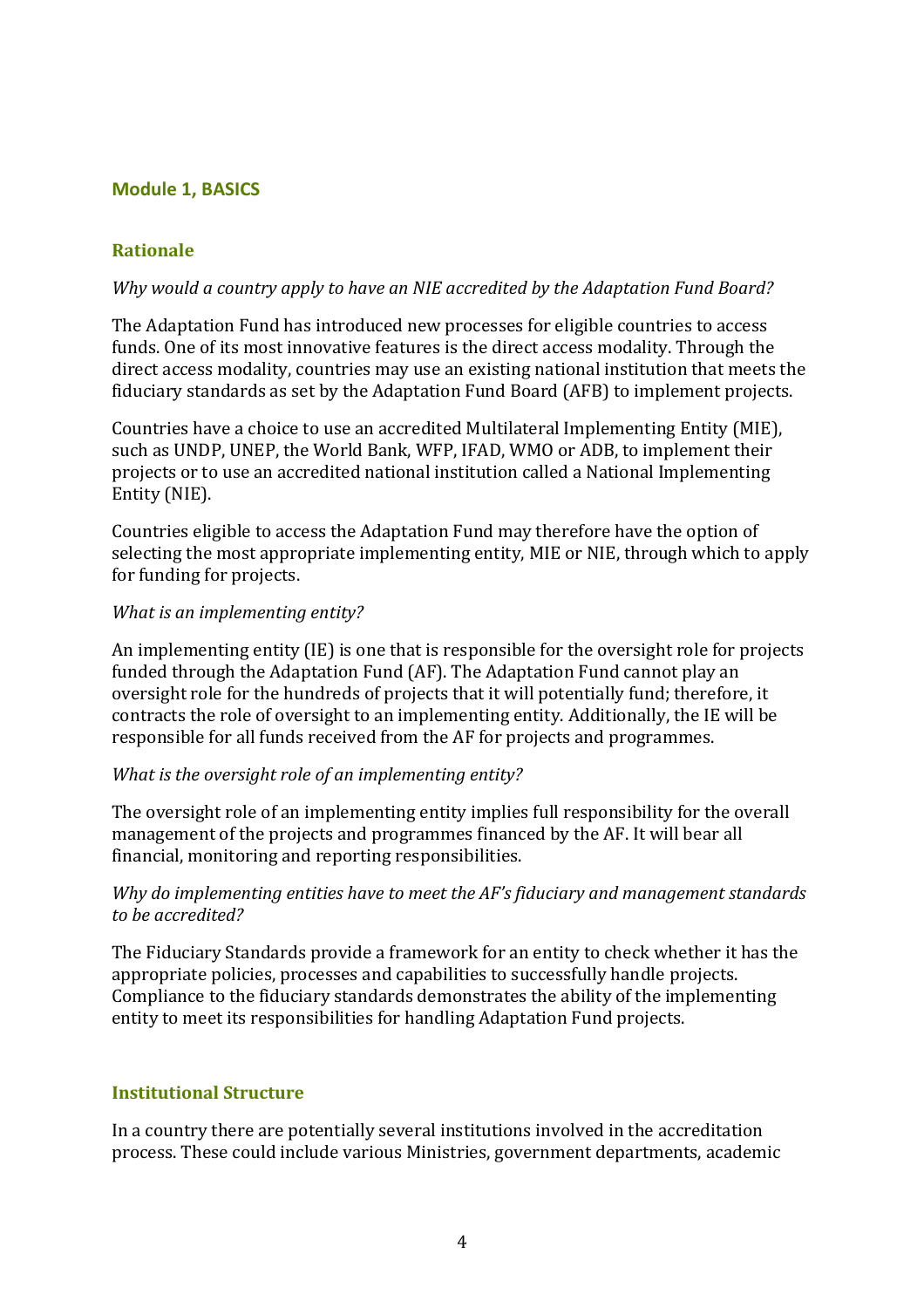institutions etc. In considering the institutional structures for interacting with the AF, some points need to be well thought-out and planned.

The Designated Authority (DA): The Adaptation Fund Board, in its decision B.9/4, paragraph b) at its 9th meeting, requested countries to appoint DAs. The DA's role is critical in helping the government through a consultative process identify and select an appropriate entity within the government/country which meets the requirements of the Fiduciary Standard. The DA would then endorse the application for accreditation of the potential NIE selected by the government. It is therefore vital that the selection of a DA is well considered.

Consultative process at a country level as adaptation is a cross-cutting issue that should include multiple economic sectors like agriculture, animal husbandry/livestock, fisheries, forestry, mining, and travel/tourism.

## **The Designated Authority**

The Adaptation Fund Board Secretariat on April 8, 2010 sent out letters to all eligible countries requesting them to appoint DAs. The goal of this step is to allow countries to start with the accreditation process for their potential NIE.

#### *What is the role of the DA?*

The role of the DA as far as the accreditation process is concerned is to endorse the accreditation application of a potential NIE. It also plays a role in endorsing future projects for the country. In other words, it has the function of being the caretaker of the countries participation in the AF.

#### *How should country select its DA?*

The DA endorses the NIE application, projects and programmes on behalf of the government of the country. It has to bear sufficient authority at the government level to perform this function.

#### **Appointment of a Designated Authority (DA)**

- 1. Invitation
- 2. Board invites Parties to nominate a Designated Authority
- 3. Appointment
- 4. Parties appoint a Designated Authority

*Countries must decide on and select an appropriate Designated Authority* 

*NB: Country can appoint UNFCCC focal point or any other authority as DA*

5. Endorsement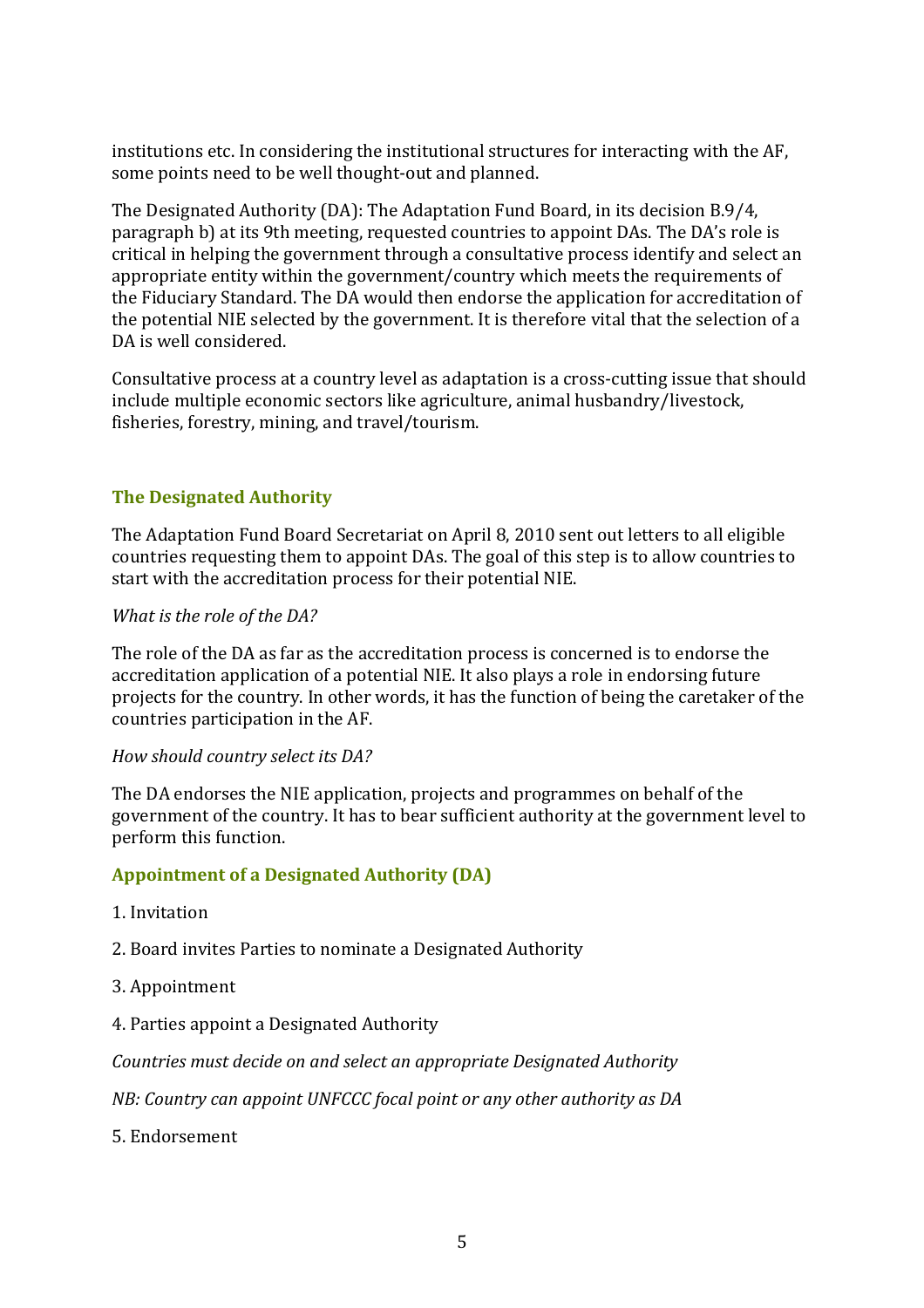*DAs are able to endorse potential National Implementing Entity and subsequently endorse projects.*

6. Designated Authority is listed on the Adaptation Fund website at: www.adaptationfund.org/node/253

*At this stage, the country may start the accreditation process for a National Implementing Entity*

## **The Government**

*How should the government select a potential NIE?*

The government should identify institutions that potentially meet the fiduciary risk and management standards as agreed by the AFB. A checklist is attached.

#### *Once a potential NIE is identified what should the government do?*

The first step in the accreditation process is to start putting together the application and its supporting documentation. A country must check the latest information through the AF website www.adaptation-fund.org, as these requirements change based on the decision of the Board and the website and the toolkit are regularly updated with this new information. The application form and checklist are made available in subsequent modules of this toolkit. Annex 4 of the Operational Policies and Guidelines for Parties to Access Resources from the Adaptation Fund must be used for the application process and an endorsement letter from the DA should also be submitted with the application.

#### *What should be done once the application for the accreditation process is complete?*

The DA, in its capacity as a representative of the government, **endorses the accreditation application.** It also may interact with the Adaptation Fund Board Secretariat, the Accreditation Panel and the Adaptation Fund Board if they request or require further documentation.

Potential implementing entities submit their accreditation applications to the Secretariat together with supporting documentation to verify how they meet the fiduciary standards.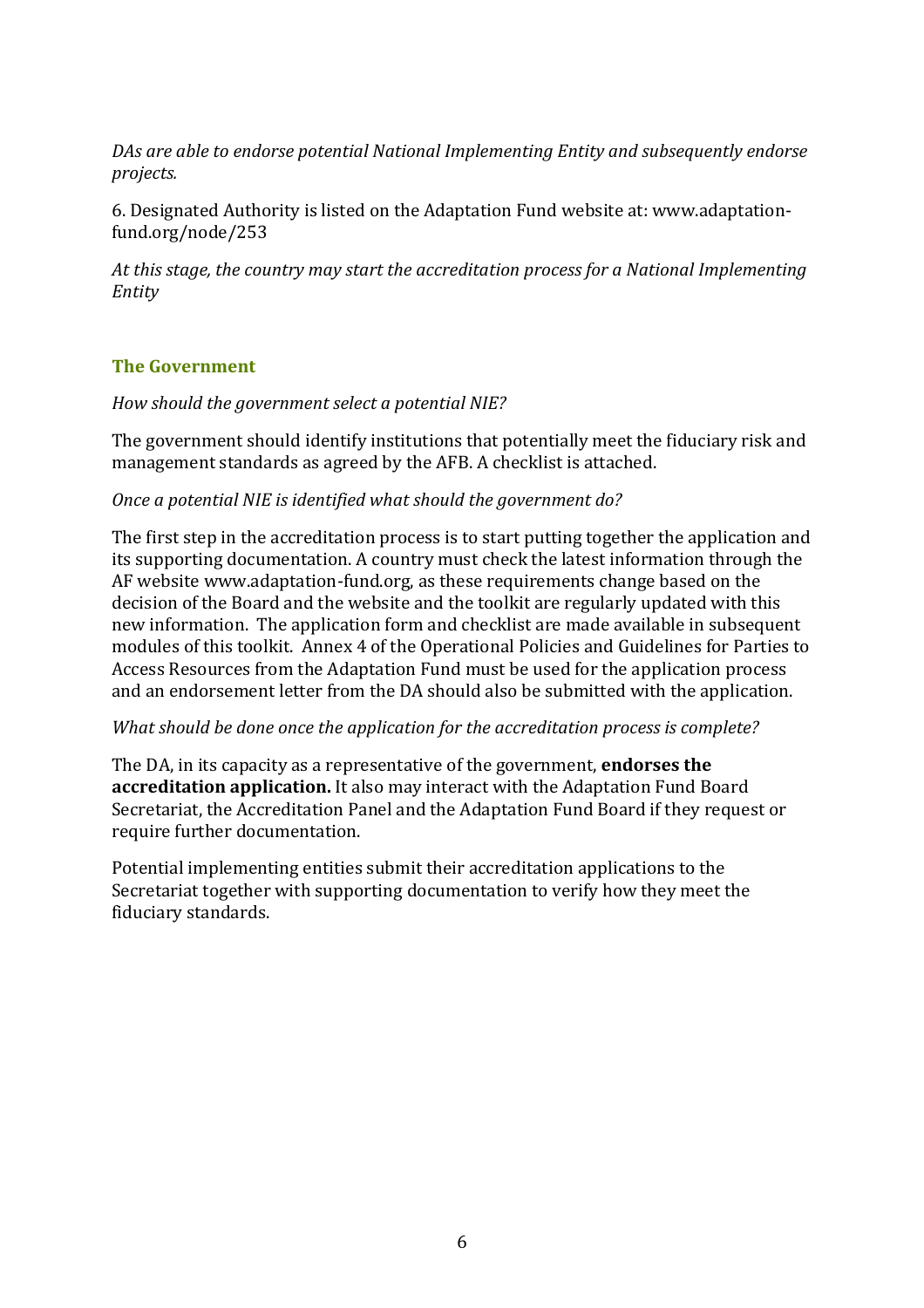## **Module 1, GUIDANCE**

#### **Guidelines to assist Designated Authorities to select the best NIE**

The Designated Authority should have the confidence that the proposed NIE can demonstrate and supply evidence of its fiduciary abilities and obtain the accreditation from the Adaptation Fund. This would involve a preliminary evaluation by the Designated Authority that the potential NIE meets the fiduciary standards and can demonstrate this during the accreditation process.

A preliminary assessment by the Designated Authority that the potential NIE is the most capable within the country to take responsibility and accountability for the full project cycle elaborated upon above in an agile, efficient and effective manner.

There is an optimal organizational structure within the potential NIE for the implementation task which in most cases would imply that the entity has a separate corporate structure and that the implementation of projects is one of its significant activities.

The Designated Authority should ensure that the potential NIE has a zero tolerance for fraud which is demonstrated by its top management. Thus, the potential NIE should have the ability to take on the responsibility for the full project cycle in an environment free from direct and indirect fraud and corruption from its own staff and from third parties. The institution should also have the mechanisms to resolve any allegations in a transparent and thorough manner involving required authorities as needed.

A preliminary assessment by the Designated Authority that the potential NIE has the ability to work together with government entities, leveraging co-financing organizations and other stakeholders within the country in order to identify, appraise, implement and evaluate projects related to adaptation.

A clear demonstration that the potential NIE can bring a significant value added component to Adaptation Projects over and above what existing and accredited Multilateral Implementing Agencies can bring. While the enhancement of country ownership, capacity building and strengthening of country systems are important they should not be at a great expense to the effectiveness of adaptation projects.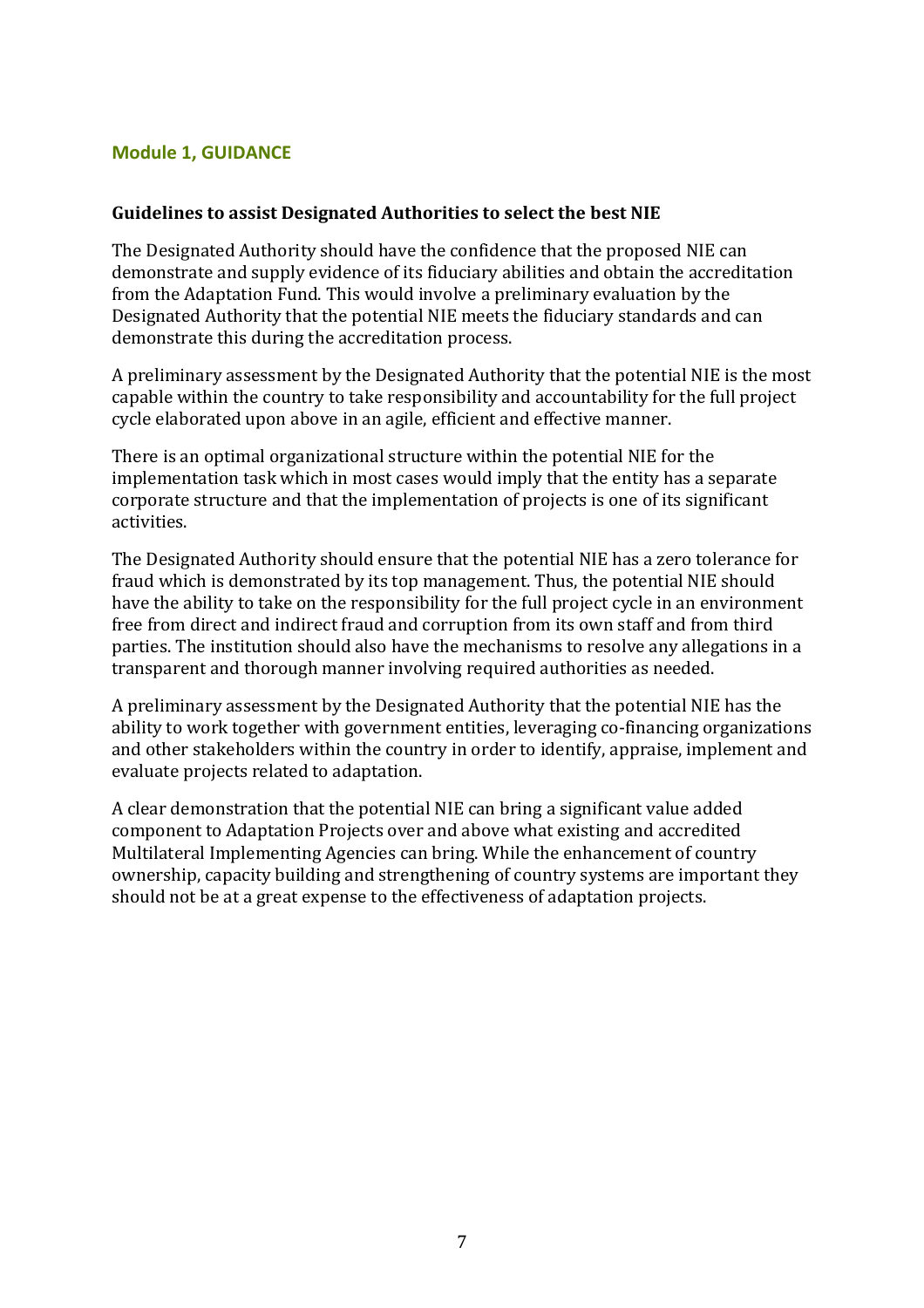## **Module 1, CASE STUDIES**

## **Case Study 1**

A country submits an accreditation application to the Adaptation Fund Board Secretariat. The secretariat, in its assigned role to check the completeness of an application, reviews the documentation submitted. During this review, it is discovered that an endorsement letter from the country's Designated Authority is not attached. The secretariat then checks its records for the name of the Designated Authority for the country and discovers that the country has not nominated a Designated Authority as yet.

#### Action:

*The secretariat will alert the country that it needs to nominate a Designated Authority and then resubmit the accreditation application of the potential NIE.*

#### **Case Study 2**

A country would like to start selecting an appropriate NIE for the Adaptation Fund.

Action:

*The country will start to review institutions that might meet the appropriate standards that are required by the Adaptation Fund. To do that, it might use some of the guidance below:*

*1. A conviction by the Designated Authority that the proposed NIE can demonstrate and give evidence of its fiduciary abilities and obtain the accreditation from the Adaptation Fund. This would involve a preliminary evaluation by the Designated Authority that the potential NIE meets the Fiduciary Standards and can demonstrate this during the accreditation process.*

*2. A preliminary assessment by the Designated Authority that the potential NIE is the most capable within the country to take responsibility and accountability for the full project cycle elaborated upon above in an agile, efficient and effective manner.*

*3. There is an optimal organizational structure for the implementation task which in most cases would imply that the entity has a separate corporate structure and that the implementation of projects is one of its significant activities.*

*4. A conviction by the Designated Authority that the potential NIE has a zero tolerance for fraud which is demonstrated by its top management. Thus the potential NIE should have the ability to take on the responsibility of the full project cycle in an environment free from direct and indirect fraud and corruption from its own staff and from third parties and have the ability to resolve any allegations thereof in a transparent and complete manner involving required authorities as needed.*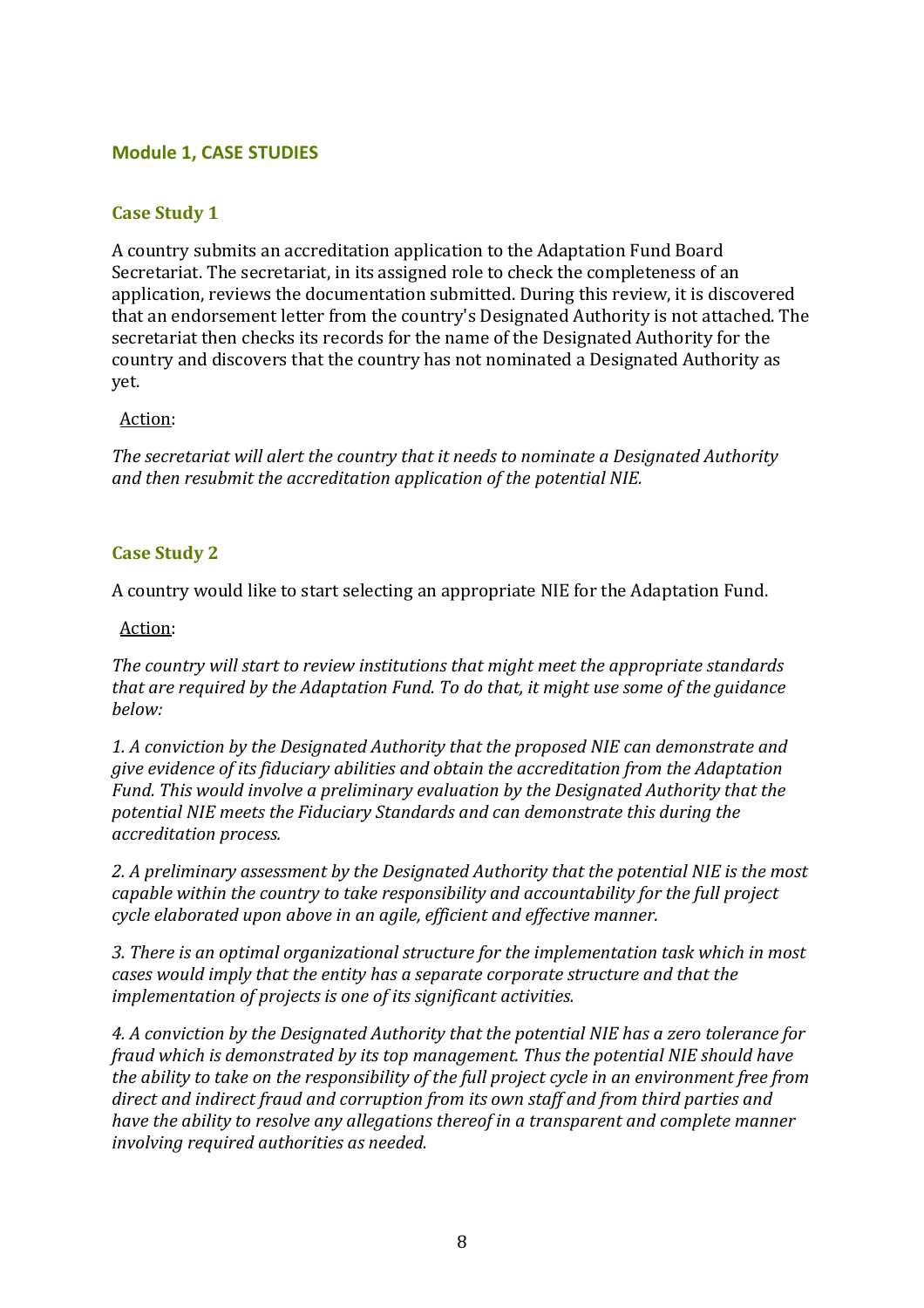*5. Have the ability to work together with government entities, levering co-financing organizations and other stakeholders within the country in order to identify, appraise, implement and evaluate projects related to adaptation.*

*6. A clear demonstration that the potential NIE can bring a significant value added component to Adaptation Projects over and above what existing and accredited Multilateral Implementing Agencies can bring. While the enhancement of country ownership, capacity building and strengthening of country systems are important they should not be at a great expense to the effectiveness of adaptation projects.*

#### **Case Study 3**

While reviewing the existing institutions to be potential NIEs, a Designated Authority needs to identify an institution that would meet the fiduciary and management standards set by the AF and be accountable. Such an institution should be able to do the following effectively:

#### Action:

*1. Project identification, development, appraisal and approval and in this process draw upon the government, national and other donor resources needed therefore.*

*2. Contract with executing agencies and monitor their progress including identifying projects at risk and ensure these are continuously followed until corrective action has resolved or mitigated the risks to the project.*

*3. Having ready access to the necessary technical, financial, economic, environmental and legal resources to support the project and manage the project executing agencies.*

*4. Ensuring that there are the needed contracting, disbursement and control mechanisms over the projects in compliance with national and international procurement rules and regulations.*

*5. Ensuring that there is full accountability through complete and periodic financial and status reporting for each project.*

*6. Having the ability to contract and guide an independent evaluation of projects on a post completion basis and effectively deal with the lessons learned.*

*7. Demonstrating a zero tolerance policy related to fraud and other mismanagement on projects that is supported by the most senior management. Therefore the unit must have access to or establish a mechanisms to receive allegations within a framework of whistleblower protection and ensure that each allegation is investigated and concluded upon and continuously monitor the progress of each complaint until a conclusion is reached.*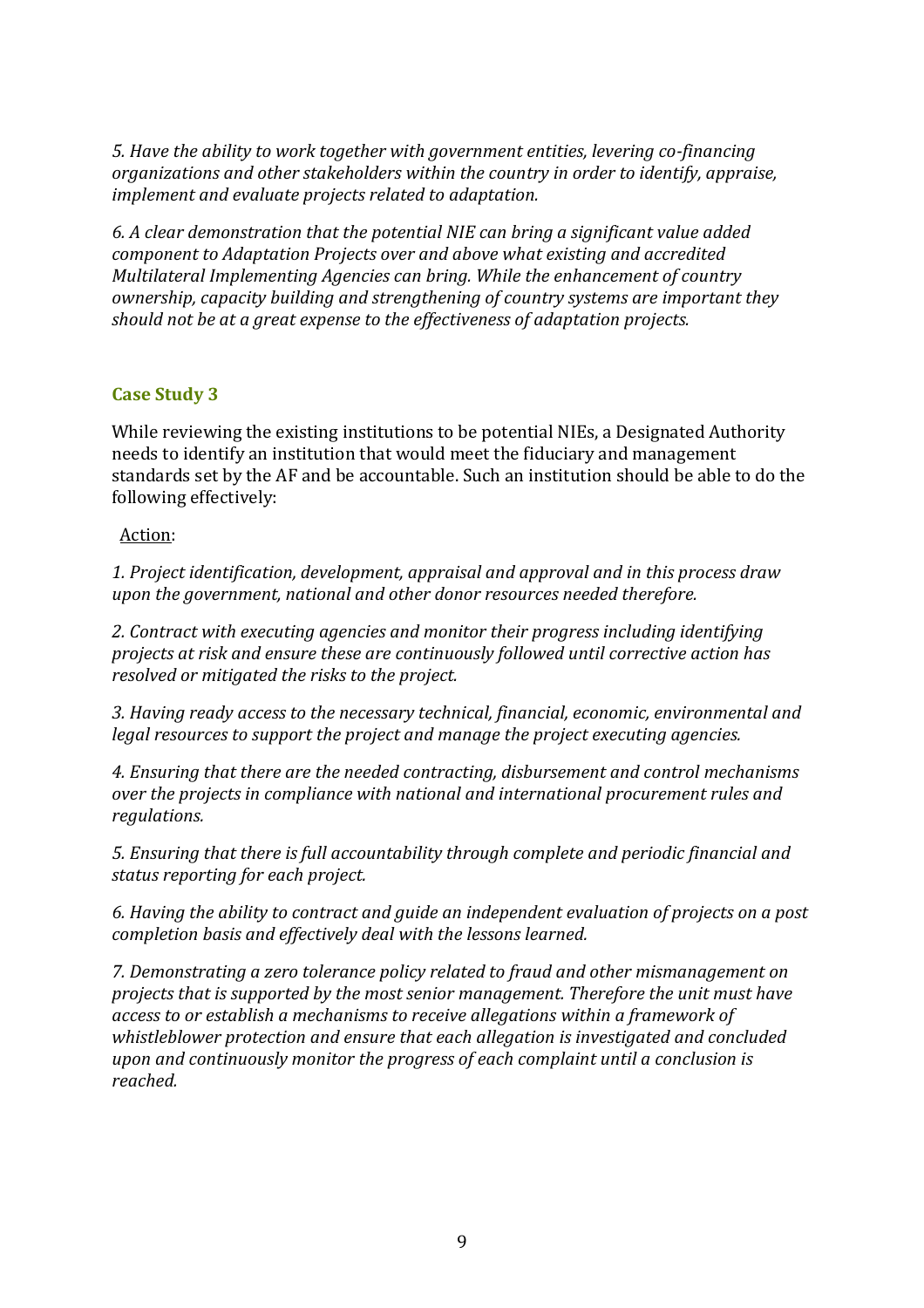## **Module 2, GUIDANCE**

## **Introduction**

NB: *The AFB accredits an implementing agency for a period of five years. The AFB reserves the right to evaluate the performance of implementing entities at any time during the fiveyear period. The AFB may also consider suspending or cancelling the accreditation of an implementing entity if the entity has made false statements or intentionally provided incomplete information at the time of the accreditation.* 

It has been established by the Adaptation Fund Board that the accreditation process for the implementing entities will follow a transparent and systematic process through an Adaptation Fund Accreditation Panel which will be supported by the Secretariat. The Panel will consist of two members from the Adaptation Fund Board and three experts.

More information on the Accreditation Panel can be found in the AF website at: www.adaptation-fund.org/AccreditationPanel

Terms of Reference for the Accreditation Panel are also availabe in the AF website at: www.adaptation-fund.org/system/files/Accreditation Panel TORs\_0.pdf

To access funds from the Adaptation Fund, eligible countries have two options:

1. To use the direct access modality, a new opportunity for developing countries to access funding directly and implement projects through a national legal entity that attains accreditation as a National Implementing Entity (NIEs).

To attain accreditation, NIEs will need to go through an accreditation process and demonstrate that they meet the fiduciary and managements standards that the Board has established.

The accreditation process for NIEs can be found in the following module ('Process') of this toolkit.

2. An eligible country can also use the services of a multilateral development agency or bank that has been invited to serve by the Adaptation Fund Board as a Multilateral Implementing Entity (MIE). MIEs must also meet the fiduciary and management standards set by the Board.

A current list of MIEs can be found in the AF website at: [www.adaptation](http://www.adaptation-fund.org/accreditedMIEs)[fund.org/accreditedMIEs](http://www.adaptation-fund.org/accreditedMIEs)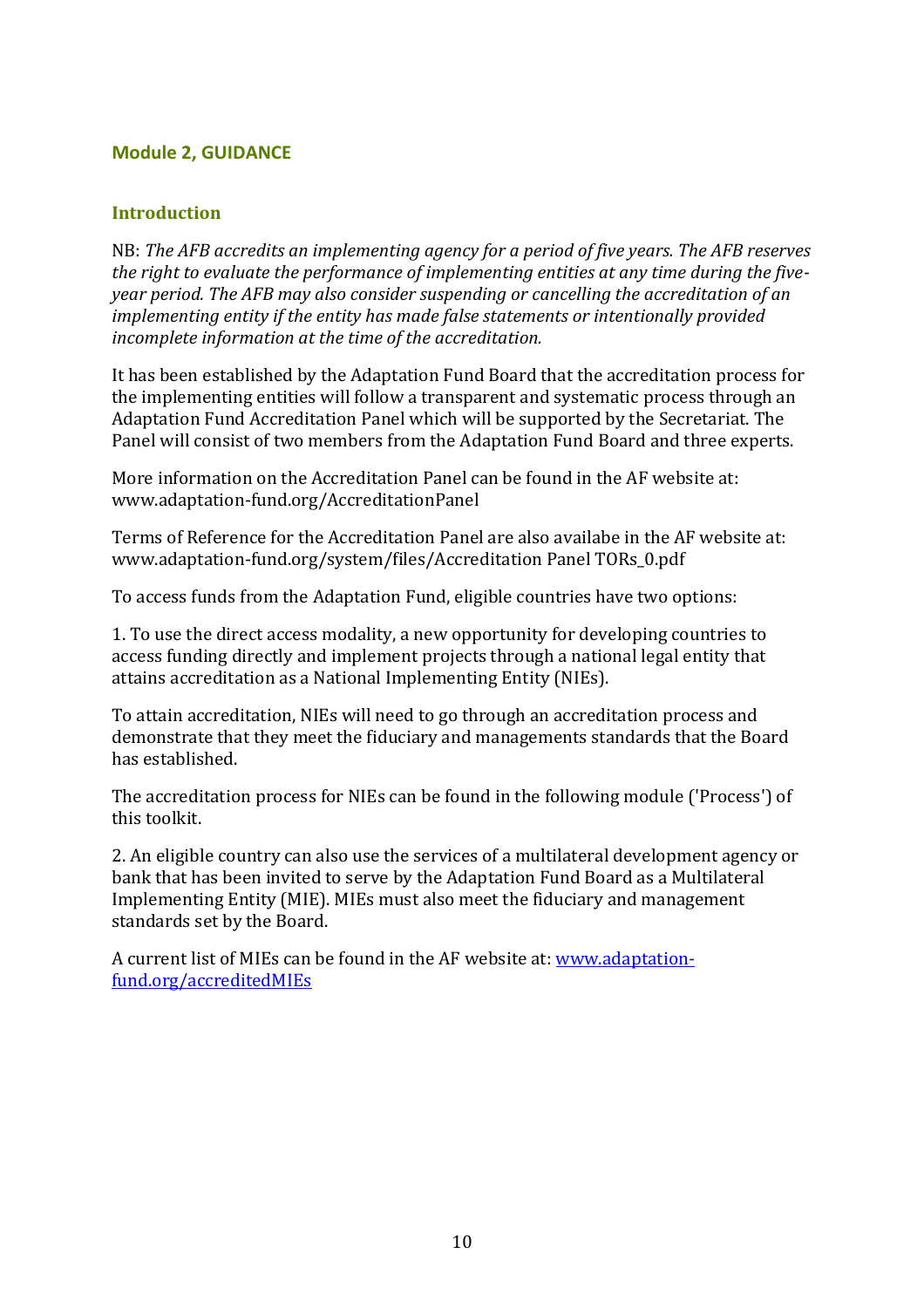## **Accreditation of a National Implementing Entity (NIE)**

## **1. Invitation**

Board invites Parties to nominate a National Implementing Entity

*View the Accreditation of a National Implementing Entity flowchart*

## **2. Application**

Potential National Implementing Entity prepares an application

Country must decide on an appropriate NIE that would likely meet the fiduciary standards as adopted by the Adaptation Fund Board

Country may use the checklist from the Operational Policies and Guidelines to decide on an appropriate NIE

*Checklist attached at the end of document*

Country/DA submits application to the Adaptation Fund Board Secretariet (AFBS)

Country must use Accreditation Application Form of the Operational Policies and Guidelines for Parties to Access Resources from the Adaptation Fund and submit an endorsement letter from the DA

*Download the Accreditation Application Form made available in the Operational Policies and Guidelines* 

#### **3. Review**

Adaptation Fund Board Secretariat reviews and ensures that the package is complete and forwards to the Accreditation Panel (AP) within 15 days of receipt of [completed] application

Adaptation Fund Board Secretariat requests [country/DA] for more information, as required

#### **4. Review by Accreditation Panel**

Accreditation Panel undertakes review of the application

AP can make one of the following 5 recomendations to the Adaptation Fund Board:

- a. The accreditation of an implementing entity;
- b. The conditional accreditation of an implementing entity;
- c. The suspension of accreditation of an implementing entity;
- d. The cancellation of accreditation of an implementing entity; and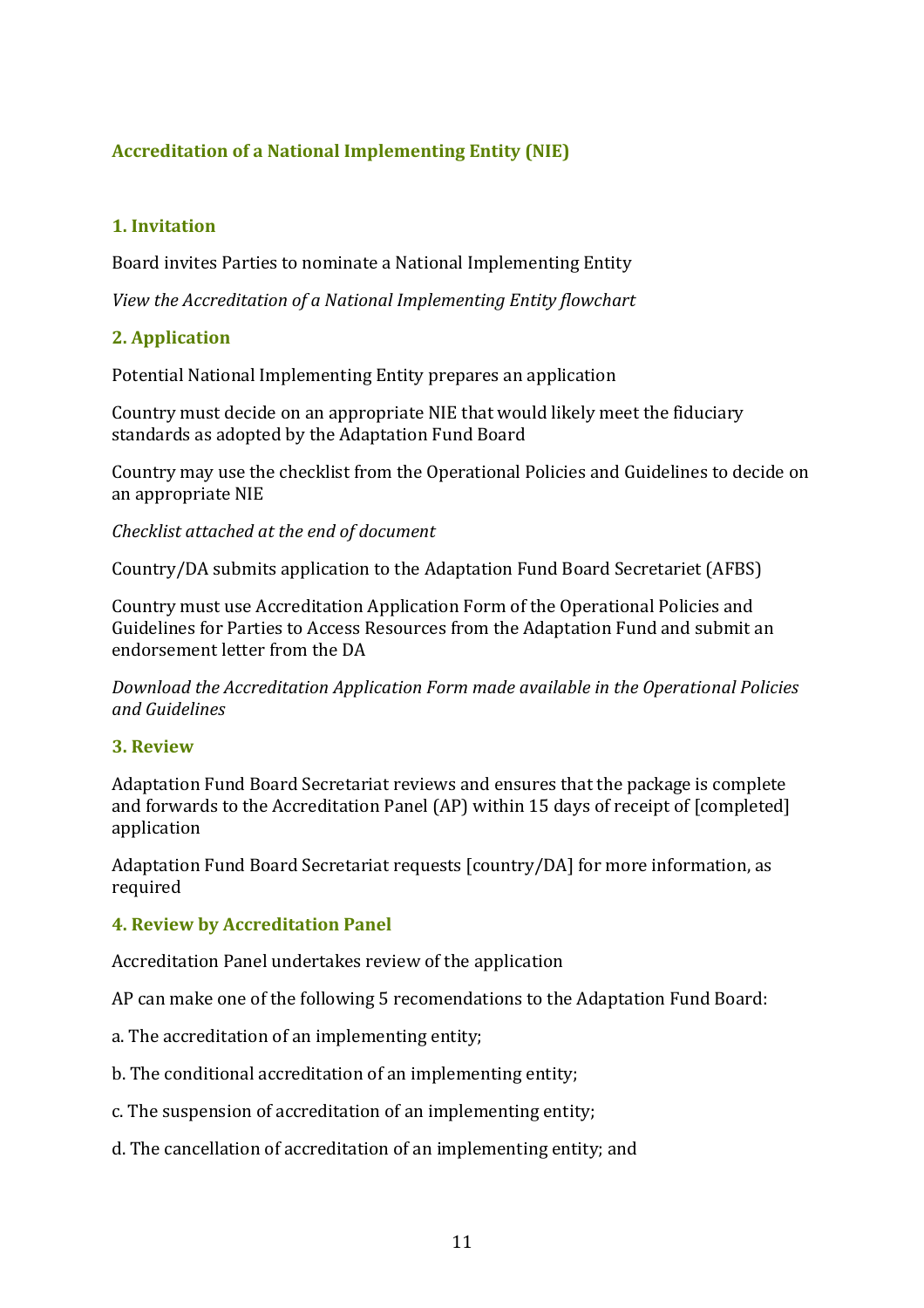## e. The re-accreditation of an implementing entity.

## **5. Accreditation Recommendation**

AP forwards an NIE application to the AFB with its accreditation recommendation

This step is dependent on:

a. The accreditation of an implementing entity;

b. The conditional accreditation of an implementing entity; or

c. The re-accreditation of an implementing entity

from the previous step

#### **6. Board Decision**

The Adaptation Fund Board makes a decision

One of the two following decisions is made:

- a. Approves accreditation
- b. Requests more information

#### **7. Approval**

Accreditation of the NIE is approved

Country can submit projects using direct access modality

*Click here to download project application form for direct access modality*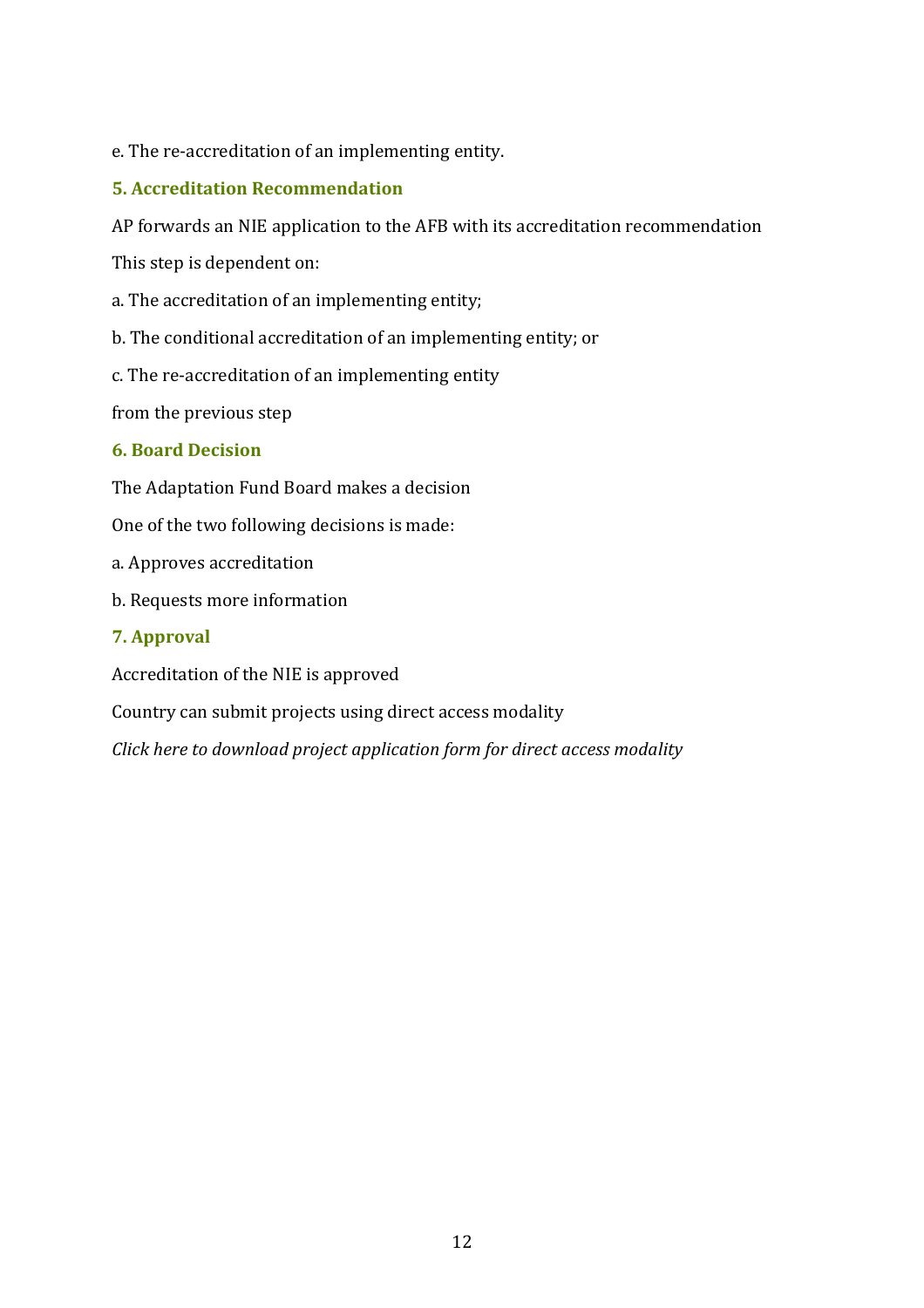#### **Module 2, STANDARDS - NOTE**

The Accreditation Panel set up by the Adaptation Fund Board (AFB) has reviewed a number of accreditation applications submitted by potential NIE. The Panel, as part of its recommendation to the AFB, provides detailed comments on the competences and capabilities of the potential NIE that has submitted the application based on the supporting documentation provided.

This section contains an example put together by the Panel of its review of some past and ongoing applications. Intention is to help potential NIEs as it provides a good example of how the Panel reviews the applications.

#### **Module 2, STANDARDS**

#### **Financial Integrity and Management**

*(a) Capability required: Accurately and regularly record transactions and balances in a manner that adheres to broadly accepted good practices, and are audited periodically by an independent firm or organization.*

1. Production of reliable financial statements that are prepared in accordance with internationally recognized accounting standards.

2. Production of annual external audited accounts that are consistent with recognized international auditing standards.

3. Production of detailed departmental accounts.

4. Demonstration of use of accounting packages that are recognized and familiar to accounting procedures in developing countries.

5. Demonstrate capability for functionally independent internal auditing in accordance with internationally recognized standards.

#### Good example on audited financial statements:

The application contains audited financial statements with an unqualified opinion from KPMG for each of the two years of operation being 2008 and 2009. The financial statements are in accordance with auditing standards issued by the Auditor General of the country. The applicant uses integral Administrative Management software that includes an accounting module marketed by Datalogic which is a local firm aiming to develop the product for the region. The application provided a link to the software company so that the Accreditation Panel could verify the appropriateness of the software.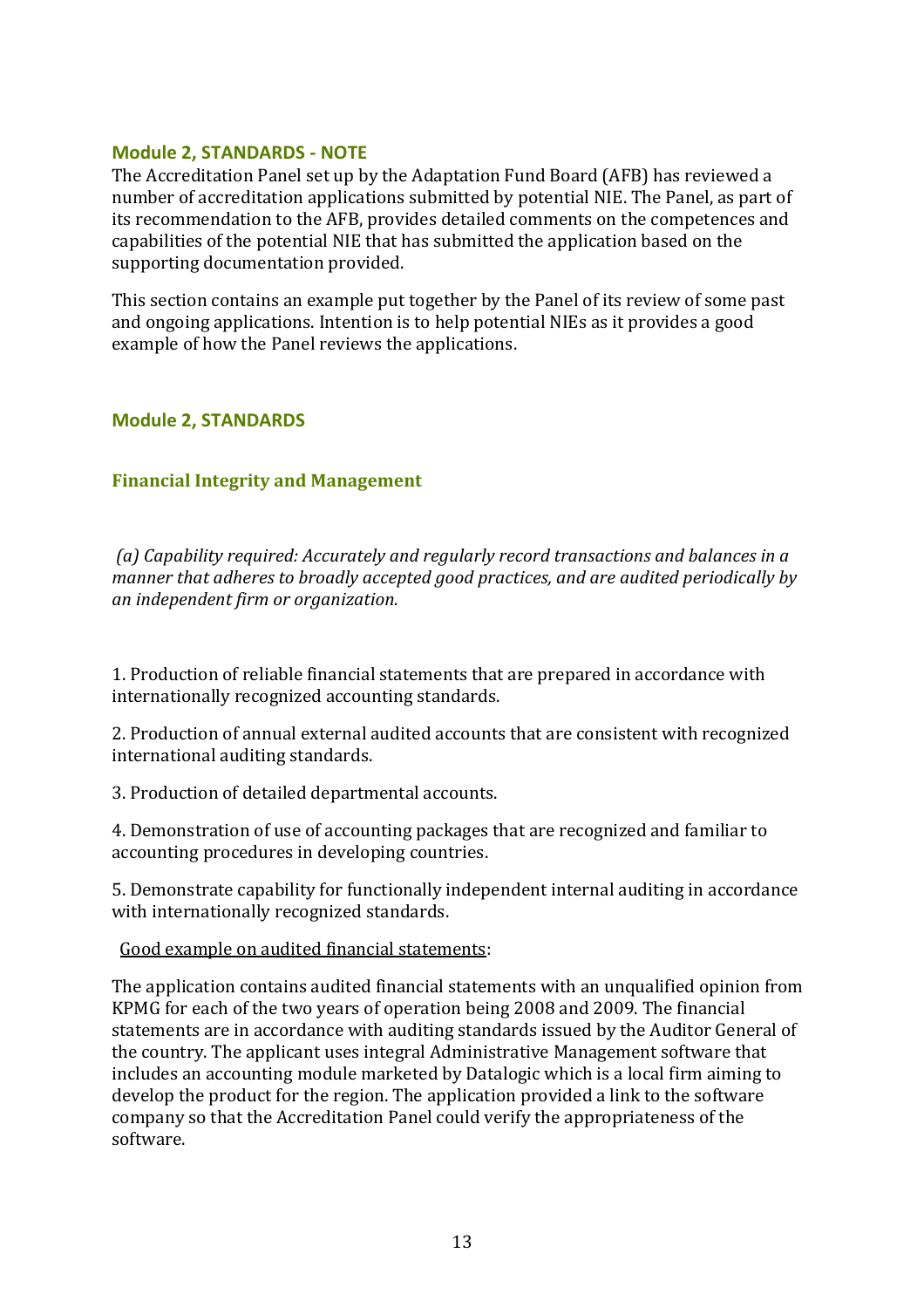## Marginally acceptable example on audited financial statements:

The applicant is a government ministry and its accounts are audited together with those of the government as a whole by the Auditor General. His latest report on the 2008 financial accounts shows a multitude of examples of improper recording, non compliance with rules and fraud. But only few comments relate to the applicant. A separate letter from the Auditor General for the ministry also has no significant issues outstanding. This would be acceptable for accreditation provided the other parts of the application show strong governance systems and a strong internal audit.

#### Acceptable example on internal audit:

While there is no internal audit function for this small organization there is, each year, a management review done by the external auditor. The management letter relating to 2009 covered the organizational structure of the applicant and a review of procedures regarding procurement; and accounting / cash. The applicant takes the observations seriously and fixed the weaknesses and provided a status report showing the actions they had taken.

## Poor example on internal audit:

The application makes reference to internal audit provisions and these are adequate and contained in Section 36 of the country's Financial Regulations. The Auditor General in his report for 2008 is critical about the internal audit effectiveness within the country. The organization chart of the applicant has a few auditors but gives no information on the internal audits done, the content of the annual report or audits planned. Nor is it clear whether aspects of the applicant's projects, contracting and disbursements are audited. With this information the Fiduciary Standards are not met and accreditation would not be recommended by the Accreditation Panel.

## *(b) Capability required: Managing and disbursing funds efficiently and with safeguards to recipients on a timely basis.*

1. A demonstration of use of a control framework that is documented with clearly defined roles for management, internal auditors, the governing body, and other personnel.

2. Production of financial projections demonstrating financial solvency.

3. Demonstration of proven payment / disbursement systems.

## Good example on an Internal Control Framework: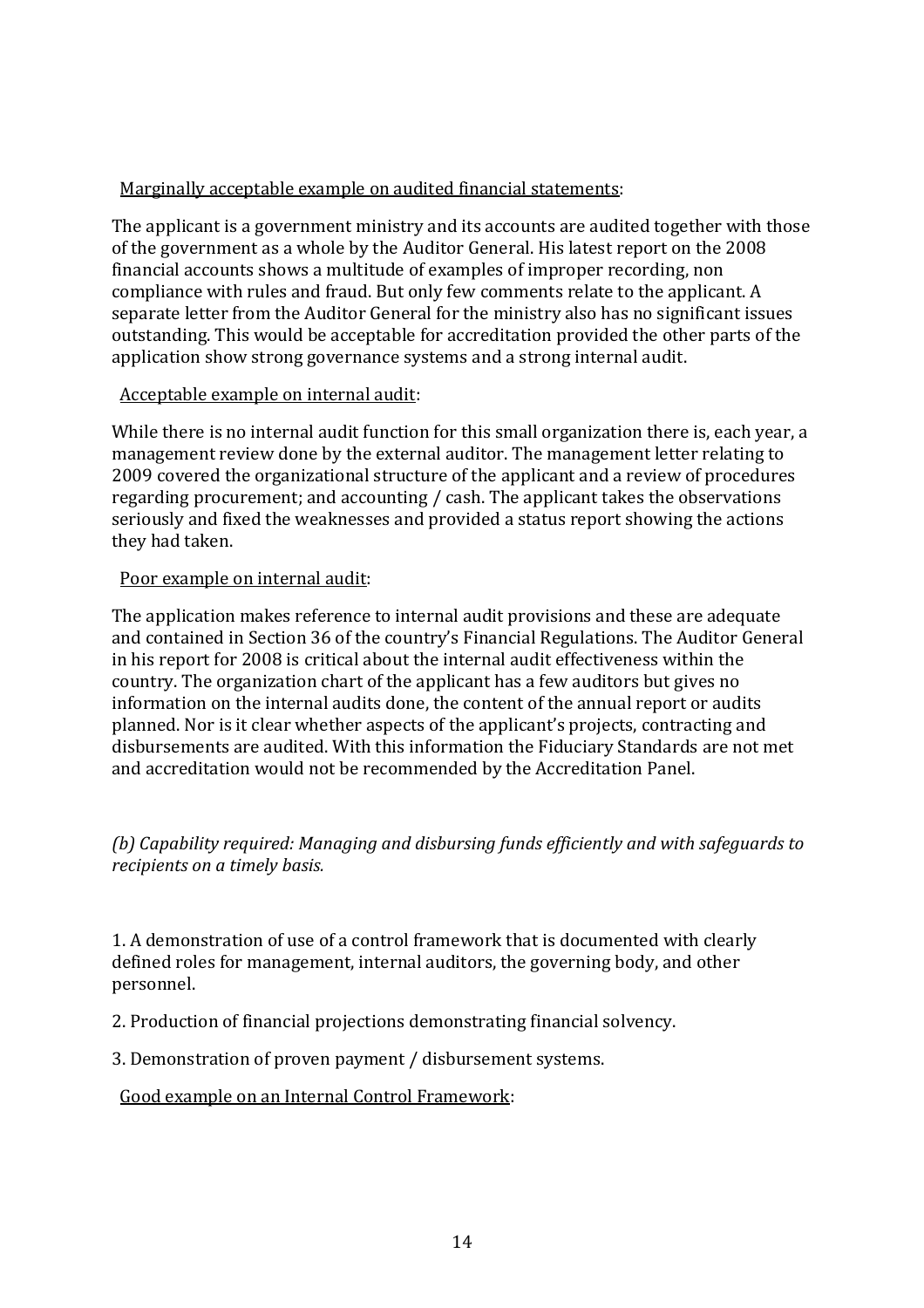The institutional form of the applicant is that of a government corporation. According to its application they have 54 employees recruited through competitive examinations, with an average age of 35 years, and all managers have a university degree. It is the first regional agency of its kind to have been certified in one hundred percent of its processes through the Certification of the Quality Management System according to ISO 9001:2008. One of the documents created as part of that process are Quality Guidelines (QGs). ISO certification would mean that the applicant has a strong capability to translate customers' needs into their own systems and procedures and that the various authorities are described in written documents and this was demonstrated with examples.

#### Good example on an Internal Control Framework:

The applicant has its own accounting system and its financial statements are prepared under the US GAAP (thus consistent with IFRS). While its own accounting system is not a "recognized accounting package" the applicant is large enough to have a bespoke system and the 2009 annual report shows an unqualified opinion issued by PwC. Included is a statement on the adequacy of internal controls based on the COSO criteria issued by management and referred to by the auditors as fairly stated. Thus the Accreditation Panel can have confidence in the accounting system.

## Inadequate example on an Internal Control Framework:

The applicant is a government ministry and referred to various documents in the application such as the Financial Regulations that contain the duties and responsibilities of officials in relation to financial management such as those of: cabinet ministers, the Secretary General, and the Secretary to the Treasury, the accountant General, the Chief Internal Auditor, Chief budget managers and public officers, and various committees. This would only be an acceptable framework if it is accompanied by a demonstration from internal audit or another external source that it is adhered to. Without that assurance the fiduciary standards would not be met and accreditation could not be recommended for the ministry.

#### Good example on a disbursement system:

One of the attachments of the application is a Project Disbursement Handbook. It contains policies, guidelines, practices, and detailed instructions how to handle project disbursements and repayments. It is written for the applicant staff, borrowers including project staff from executing agencies. It demonstrates that disbursements are managed in accordance with the principles and procedures that are applicable to the investment projects or programs.

## *(c) Capability required: Producing forward looking financial plans and budgets.*

1. Evidence of preparation of corporate, project or departmental / ministry budgets.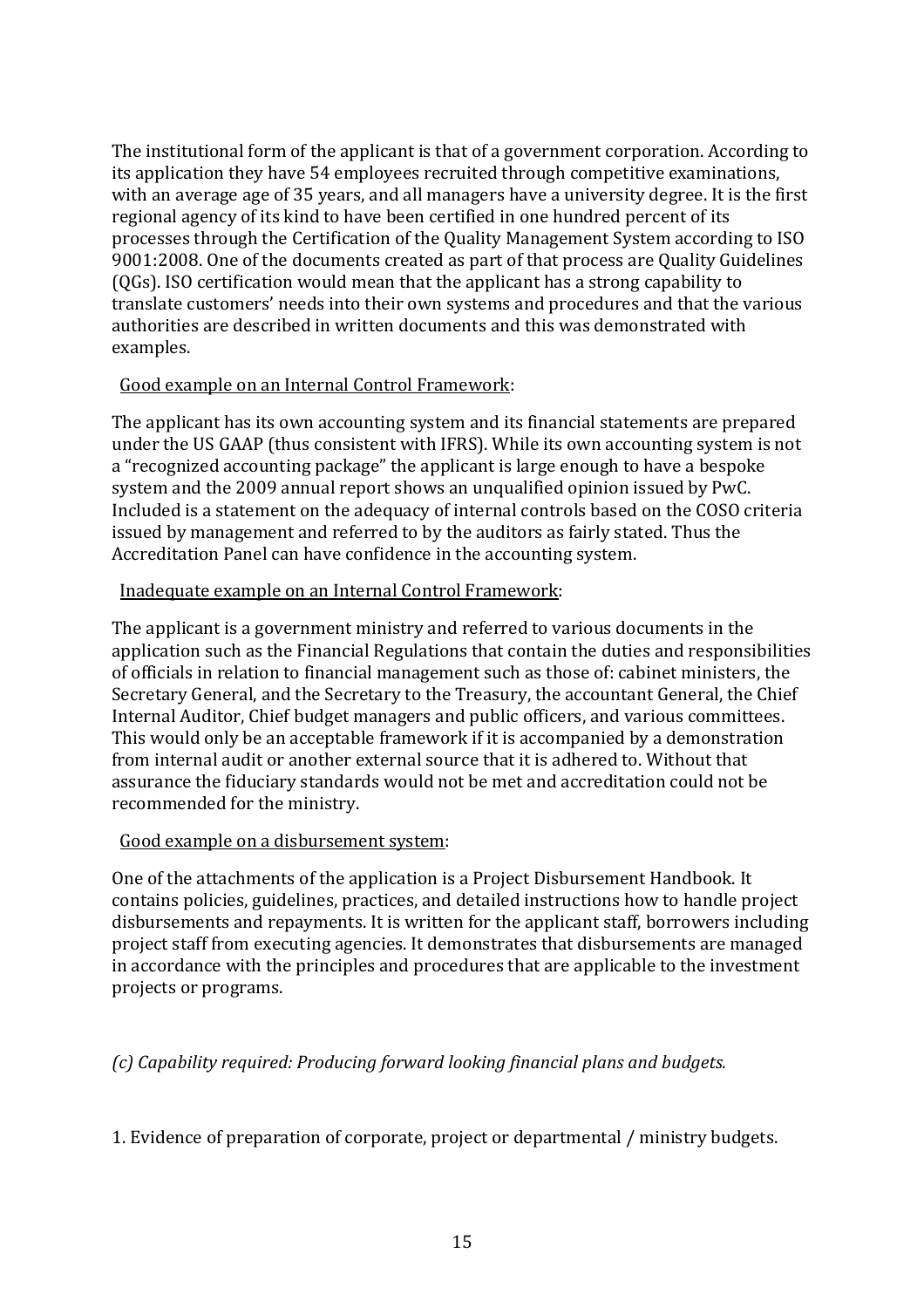2. Demonstration of ability to spend against budgets.

Good example on spending against project budgets:

The applicant maintains a website which enables the stakeholders to monitor the overall financial status of projects. Greater details as well as the status of individual disbursement transactions are available to donors. It demonstrates that the applicant has an ability to budget against projects and correctly account therefore.

## *(d) Capability required: Legal status to contract with the Adaptation Fund and Board.*

1. Demonstration of necessary legal personality in case it is not a government department / institution.

2. Demonstration of legal capacity/authority and the ability to directly receive funds.

Good example on a legal status:

The applicant is a recently created government organization being its own legal entity. It was created by Presidential Decree in 2008. According to the Decree the "Fund shall be an instrument for financing programmes and projects aiming at rational management of the environment, improvement of living environment and promotion of sustainable development in the country. To this regard, it shall be responsible for:

Mobilizing subsidies granted by the Government, as well as externalities and fines collected as part of the fight against environment pollution;

Mobilizing external resources relating to its missions;

Building and developping institutional and operational capacities of national partners in the field of environment management;

Promoting practices of sustainable management of natural resources;

Supporting programmes and projects relating to environment protection and improvement of populations' living environment;

Following and assessing the execution of funded projects and their impact on the environment.

According to an Article in the Presidential Decree the Fund shall cooperate with public, private and non governmental entities, whose activities contribute to the implementation of the national environment management strategy. This makes the applicant a logical NIE for the AF with the right legal status.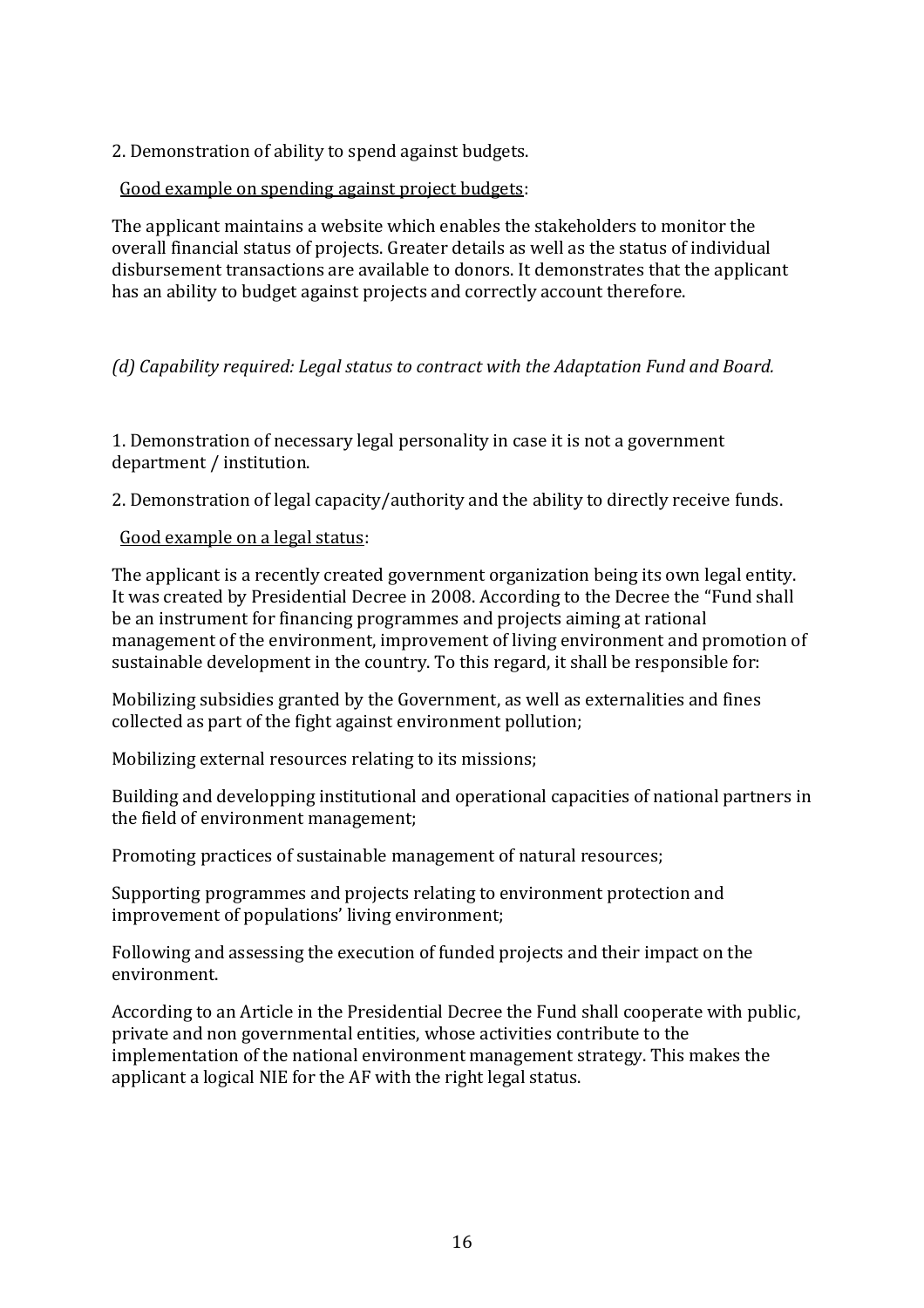## **Requisite Institutional Capacity**

*(a) Capability required: Procurement procedures which provide for transparent practices, including competition.*

1. Evidence of procurement policies and procedures at national levels consistent with recognized international practice (including dispute resolution procedures).

#### Good example on how to procure:

One of the attachments to the application is the sixty five pages Procurement Guidelines. The purpose of these Guidelines is to inform those carrying out a project that is financed in whole or in part by an applicant loan, grant, or fund of the policies that govern the procurement of goods, works, and services required. Topics covered include International Competitive Bidding such as opening and evaluation of bids, and other methods of procurement and also mentions aspects of Fraud and Corruption.

#### Good example on how to procure:

The application gives the reference to its procurement guidelines that are consistent with international procurement guidelines used by international community. The guidelines describe the basic principles of procurement that apply to projects funded by them including the various procurement methods, policies and procedures for competitive bidding on goods and work and related services. The selection of consulting services is also covered. Contracts, including dispute resolution, are under national jurisdiction. The applicant gets into the procurement cycle of its executing agencies by giving a "non-objection" to contracts for its projects and there is a full dispute resolution mechanism in place. These guidelines are available on the web.

#### Example of inadequate procurement practices:

The applicant is part of a government structure and therefore subject to the country's Public Procurement Authority. A report issued in June 2009 on a procurement review of the applicant concluded that unless the recommendations of the review are implemented the applicant will not comply fully with the Public Procurement legislation and the associated regulations and directives and punitive measures are considered. In this case accreditation cannot be recommended until the Public Procurement Authority comes to a positive conclusion on the basis of a full review and this should be supplemented by some mechanism to give assurance to the Accreditation Panel that the appropriate systems and procedures in place for procurement and adherence thereto is expected to continue to be in place for the duration of the accreditation period.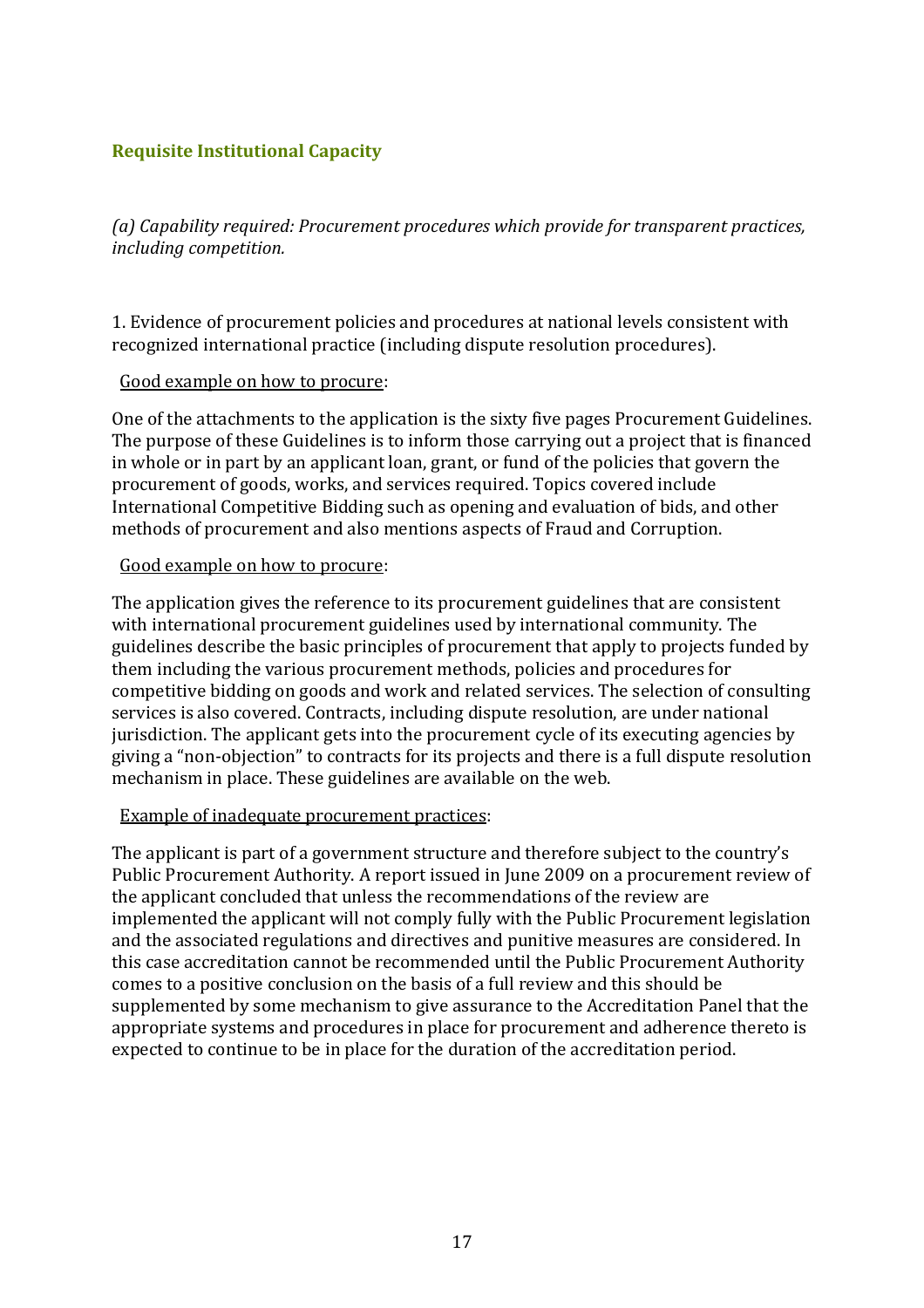## *(b) Capability required: Capacity to undertake monitoring and evaluation.*

1. Demonstration of existing capacities for monitoring and independent evaluation consistent with the requirements of the Adaptation Fund.

2. Evidence that a process or system, such as project-at-risk system, is in place to flag when a project has developed problems that may interfere with the achievement of its objectives, and to respond accordingly to redress the problems.

#### Good example on how to monitor:

The application included project guidelines on preparing a design and monitoring framework that is primarily for design teams government and ministries, nongovernment stakeholders, applicant staff, and consultants. The guidelines are a hands-on tool kit that describes—step-by-step—the participatory process to develop the design and monitoring framework and explains how to apply participatory design tools. The guidelines are practical with examples. There is also technical assistance available to prepare projects. These together with other manuals such as for disbursement and the semiannual monitoring make it clear that the applicant has the required capacity to meet this Fiduciary Standard. Monitoring reports from several projects demonstrate the system is working.

## Good example on evaluation:

The applicant has an independent Evaluation Group that is directly responsible to the Board and links to its Evaluation Committee. They have their own section on the applicant web site that includes its annual report and summaries of the reports issued. There was an external peer review done of its evaluation function and that came out positively and is available under the documents of the latest Executive Board.

## Poor example on risk management within projects:

The application mentions that risk assessment is embedded in the project log-frames and in the project design document template envisaging sections on risk analysis and exit strategy and post-project sustainability. While that may be the case the risk identification at project design could be stronger. For example, many appraisal documents do not include a section on risk management with suggested mitigating actions, for many others the treatment of risks and mitigation could be stronger. The focus on risk is so minimal that it does not meet the minimal AF Fiduciary Standards.

## Good example on a monitoring / accounting for projects:

The application includes audited financial statements for several donor funded projects of the Institute as of 2008. It involves opinions of KPMG, a local auditor and the auditor general of the country. All opinions are positive and give confidence that project expenditures and procurement actions adhere to the loan provisions and national legislation.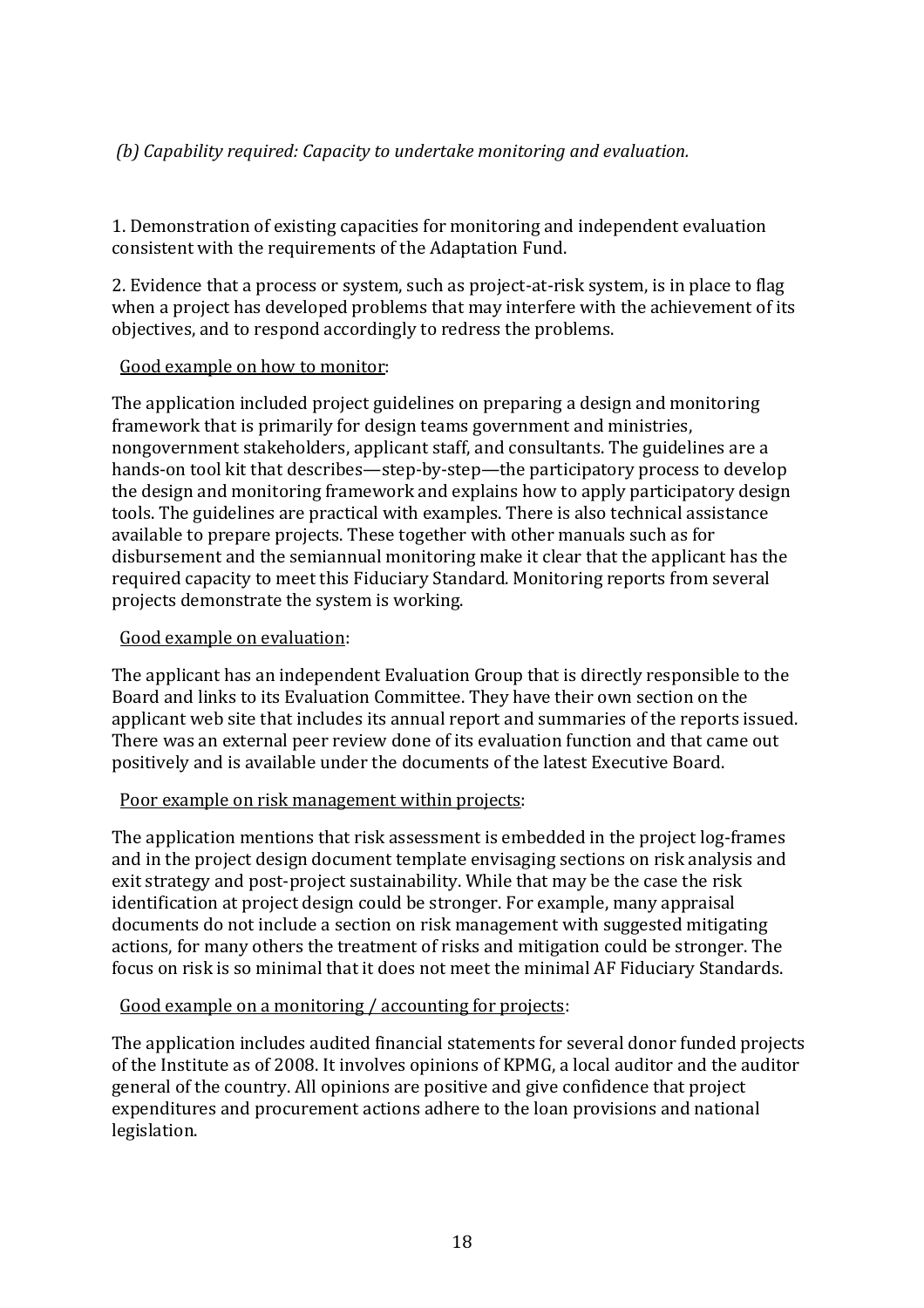## Example of inadequate monitoring practices:

The application states that it has the technical capacity to monitor and evaluate projects through the Monitoring and Evaluation Committee but does not demonstrate this or give further information or examples. When asked for additional examples the applicant provides quarterly monitoring reports done by the donor organizations. For accreditation purposes the monitoring capability has not been demonstrated and accreditation cannot be recommended.

## *(c) Capability required: Ability to identify, develop and appraise projects.*

1. Demonstration of availability of/ access to resources and track records of conducting appraisal activities.

2. Evidence of institutional system for balanced review of projects, particularly for quality-at-entry during the design phase.

3. Evidence of risk assessment procedures in place.

## Good example on identification, development and approval of projects:

The main purpose of the applicant is to define the strategy for the country. Since donor funding is a significant part of the country budget, the applicant is heavily involved with the identification of projects. It does so through working with all the government bodies and other partners. Steering committees are created as projects are identified, developed, and appraised and these are usually chaired by applicant staff. Projects that pass the steering committee are sent for approval to cabinet. In case of approved programmes, the Steering committee approval is sufficient for a new project. The applicant provided documents that demonstrate that it has an extensive capability to identify the right projects and see them through its development and appraisal stages working in full partnership with all the stakeholders.

## Inadequate demonstration of identification, development and approval of projects:

The applicant explains that it has a planning cell who initiates the project appraisal after receiving projects from different agencies/departments. This follows a prescribed document for new projects called Development Project Performa/Proposal (DPP). The DPP includes the basic project proposal elements such as objectives; budget and timing; pre-appraisal or investment feasibility study; a result based monitoring framework; and a procurement plan. The explanation and the form are all contained on two pages and no examples are given. From an accreditation viewpoint there is not sufficient demonstrate of a system and evidence that the system is working. There is a pro-forma list of a Departmental Project Approval Committee (DPAC) made up of some 12 senior staff members of different government ministries and divisions but there is no example of how they work. Thus the application needs to be expanded and provide evidence on these systems before accreditation can be recommended.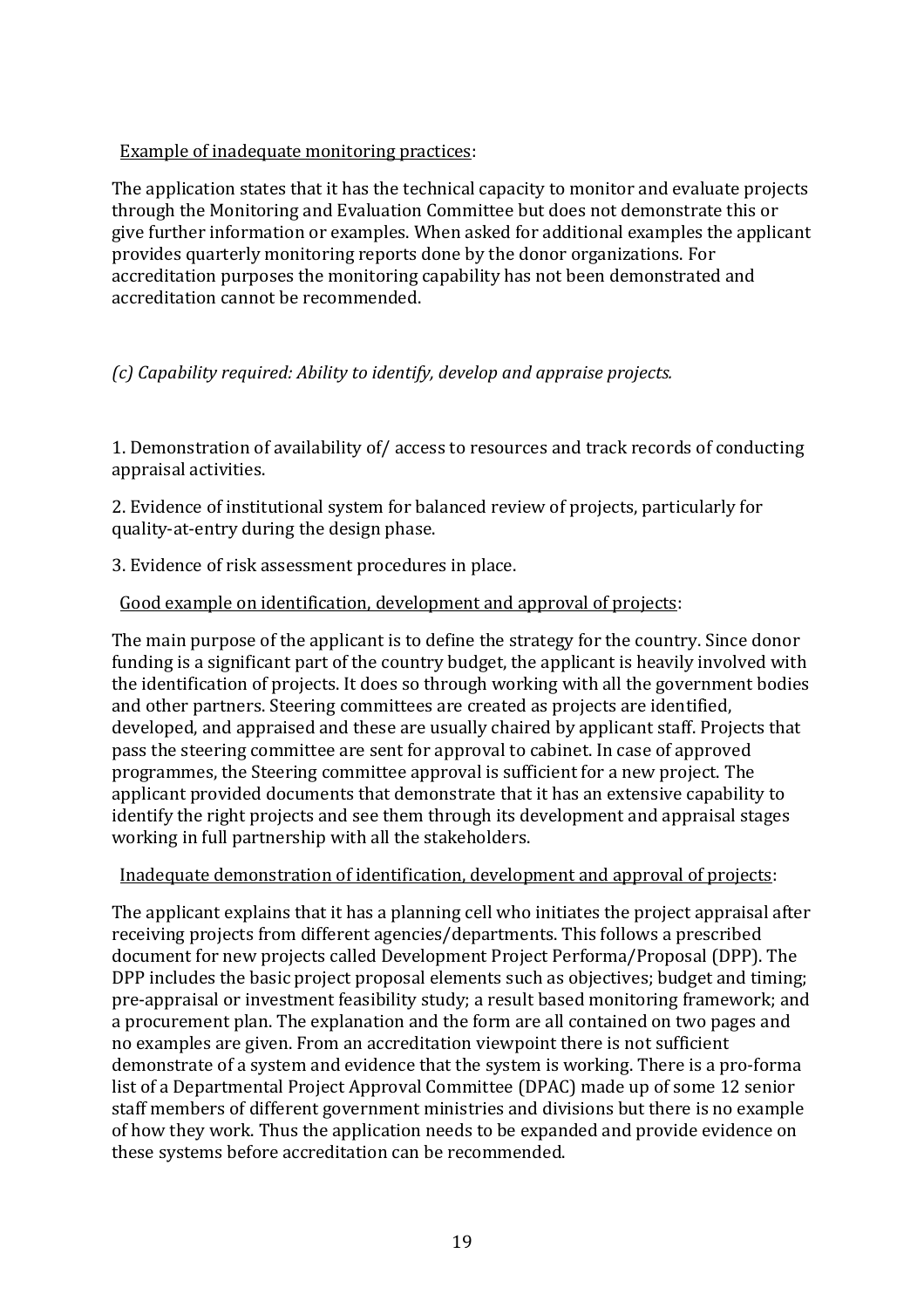*(d) Capability required: Competency to manage or oversee the execution of the project/programme including ability to manage sub-recipients and to support project/programme delivery and implementation.*

1. Demonstration of an understanding of and capacity to oversee the technical, financial, economic, social, environmental and legal aspects of the project and their implications.

2. Demonstration of competence to execute or oversee execution of projects / programmes.

The examples under monitoring above apply. The demonstration of the capacity to oversee the technical, financial, economic, social, environmental and legal aspects of the project and their implications requires a demonstration of staff qualifications, experience and education.

Inadequate demonstration of capacity to manage or oversee projects:

The application states that the various technical wings of the organization together with some of the technical directorates of ministries, whom they work together with, puts them in a unique position to oversee the technical, economic, financial, social, environmental, and legal aspects of projects and their implications. It states that usually a Steering Committee is formed drawing members from relevant institutions to provide such oversight responsibility. It gives as an example a project being executed but is only one example and it is very different from adaptation type of projects. Better examples need to be given to be considered sufficient demonstration for accreditation.

## **Transparency, self-investigative powers, and anti-corruption measures**

*(a) Capability required: Competence to deal with financial mismanagement and other forms of malpractice.*

1. Demonstration of capacity and procedures to deal with financial mismanagement and other forms of malpractice.

2. Evidence of an objective investigation function for allegations of fraud and corruption.

Good example on an antifraud practice:

The applicant's management set up an investigation function as part of the internal audit function. The policy is contained in a rather legal document but is neatly summarized on the website. The policy is mainly focused on fraud and corruption but taken together with the published core values it is clear that mismanagement and other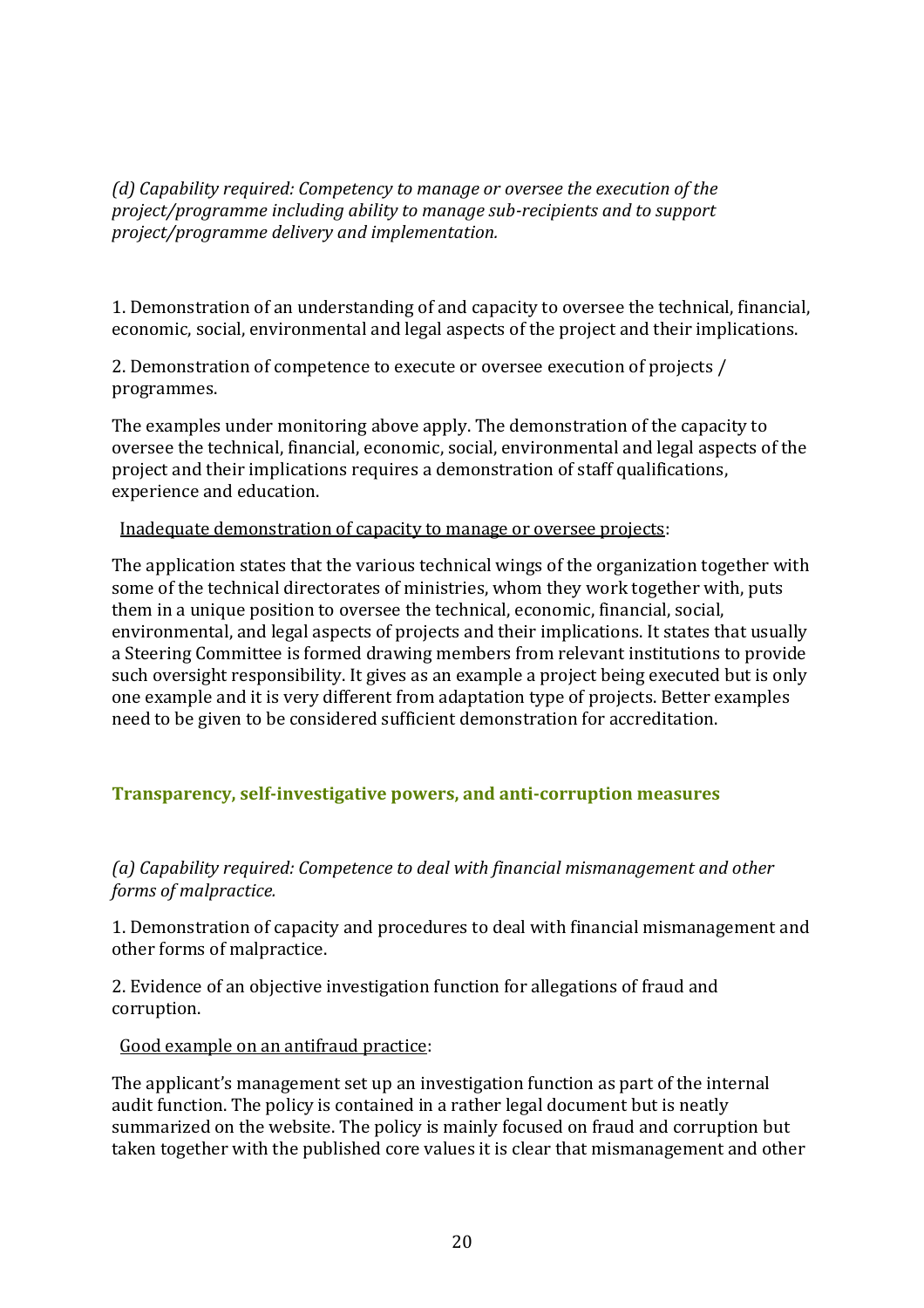forms of malpractice are equally covered. There is an annual report on investigation that is on the website and this demonstrates the nature of the cases and that all complaints received are taken serious and are acted upon. It is important to note that the investigative activities equally cover any behavior related to the applicants' projects done by third parties. For example fraud related to tender documents would be covered.

#### Inadequate example on an antifraud practice:

The application refers to the various national systems such as the Ombudsman, the Auditor General, the National police, the Prosecutor General, the Revenue Authority and the Public Procurement Authority. The underlying message is that the national systems work. There is certain evidence through websites that the system works. For example, the former Director of the national procurement agency was tried for corruption. Nevertheless it does not demonstrate how the applicant works with the various national entities and how it has a no fraud tolerance at the top or how it deals in a preventive and reactionary fashion with financial mismanagement and other forms of malpractice on projects. There is no information on a whistleblower policy. Neither does it deal with the role of the organization to prevent, initiate and monitor investigations of fraud and corruption within projects they manage. Also details on a code of conduct for staff is missing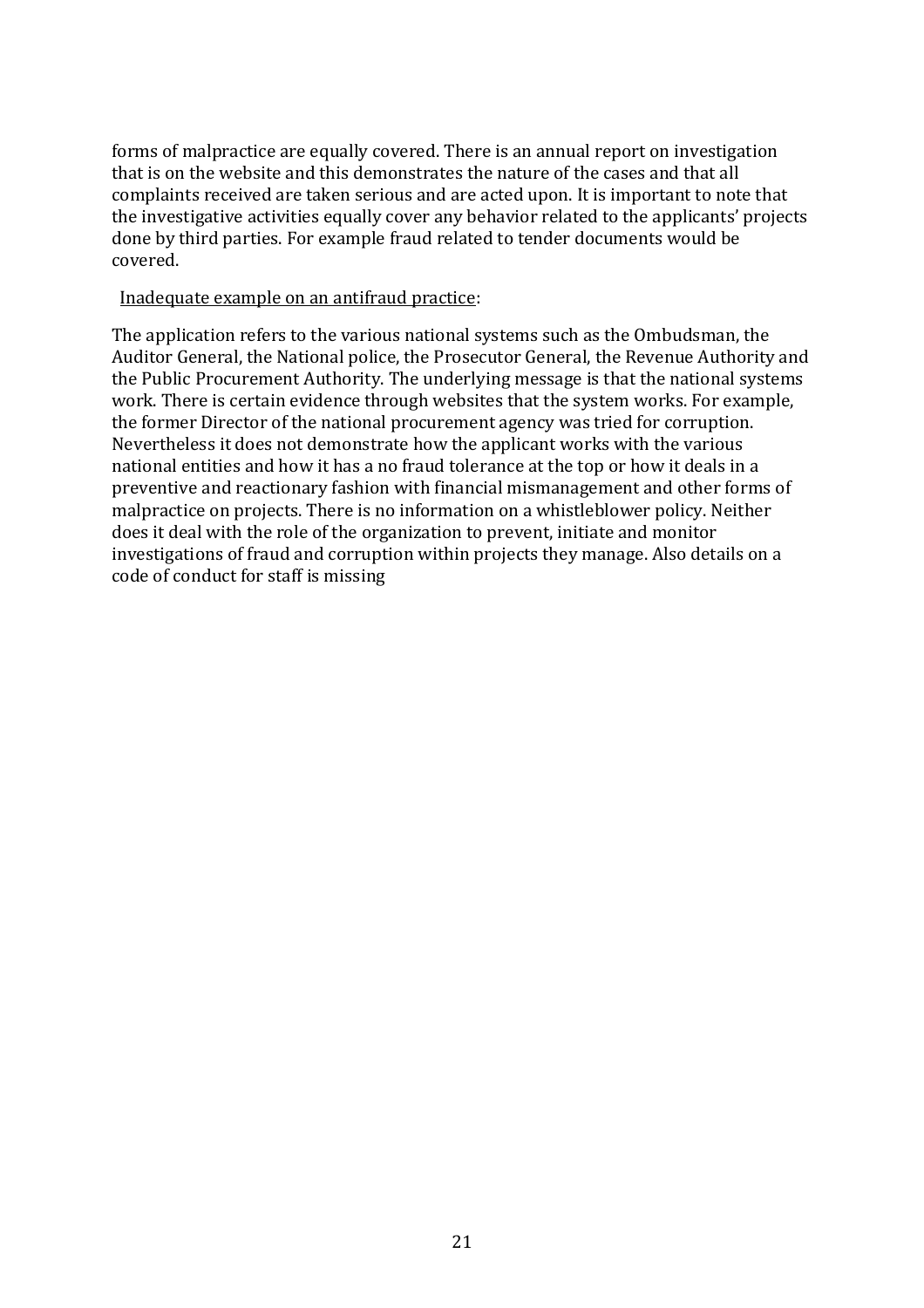## **Module 2, CASE STUDIES**

## **Case Study 1**

A country has submitted the accreditation application. During the review of the documentation it is discovered that the institution being recommended to be the potential NIE by the country has not submitted the full documentation but has referred to documentation of another institution as its supporting documentation. This documentation has however not been linked or submitted.

#### Action:

*The Adaptation Fund Board secretariat will refer back to the potential NIE to provide full documentation either through Internet links to the document or through hard or soft copy. Without full access to the documents, the Accreditation Panel is not in a position to review and recommend accreditation of the potential NIE to the Adaptation Fund Board. Once the potential NIE has provided the full documentation, the Accreditation Panel will review and make a recommendation to the Adaptation Fund Board.*

#### **Case Study 2**

A potential NIE has submitted documents that are not relevant to the standards that they intend to demonstrate.

#### Action:

*The Adaptation Fund Board secretariat will refer back to the potential NIE to provide relevant documentation. Once the potential NIE has provided the relevant documentation, the Accreditation Panel will review and make a recommendation to the Adaptation Fund Board.*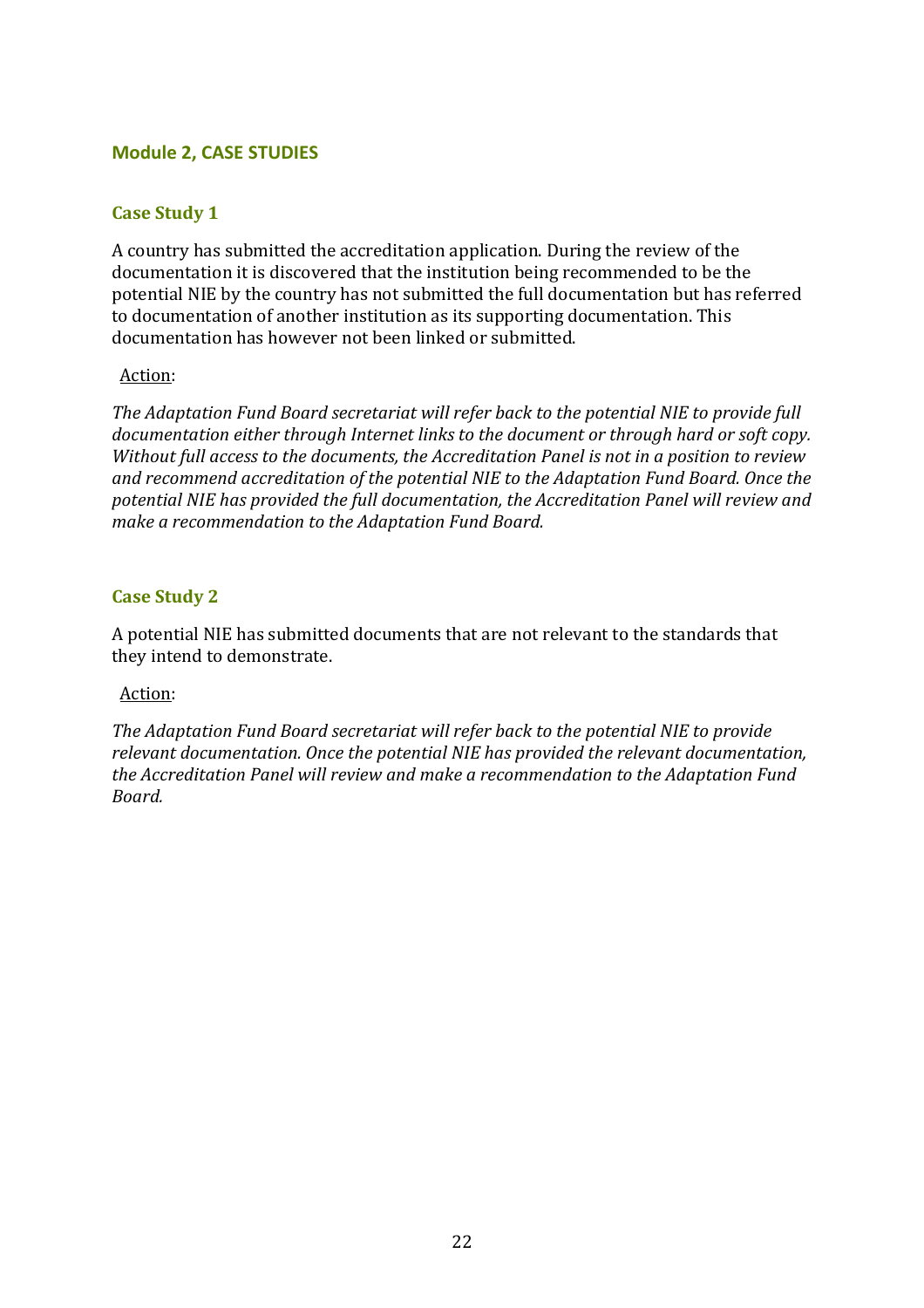## **QUIZ**

## **1. Does an eligible country have to have nominated a Designated Authority before starting the application for a NIE?**

a. Yes

b. No

## **2. Is an endorsement letter from the country's Designated Authority a requirement of the accreditation application?**

a. Yes

b. No

## **3. Does a potential NIE have to meet the fiduciary and management standards set by the Adaptation Fund Board?**

a. Yes

b. No

## **4. There is a specific form for NIE accreditation application**

a. Yes

b. No

## **5. What documents can a potential NIE attach to the accreditation application to show that it meets Financial Management and Integrity**

a. Audited Financial Statements

- b. Policy or other published document that outlines the entity's control framework
- c. Procedures describing the payment/disbursement system

d. All the above

## **6. How can a potential NIE demonstrate its legal capacity and/authority and the ability to receive funds directly?**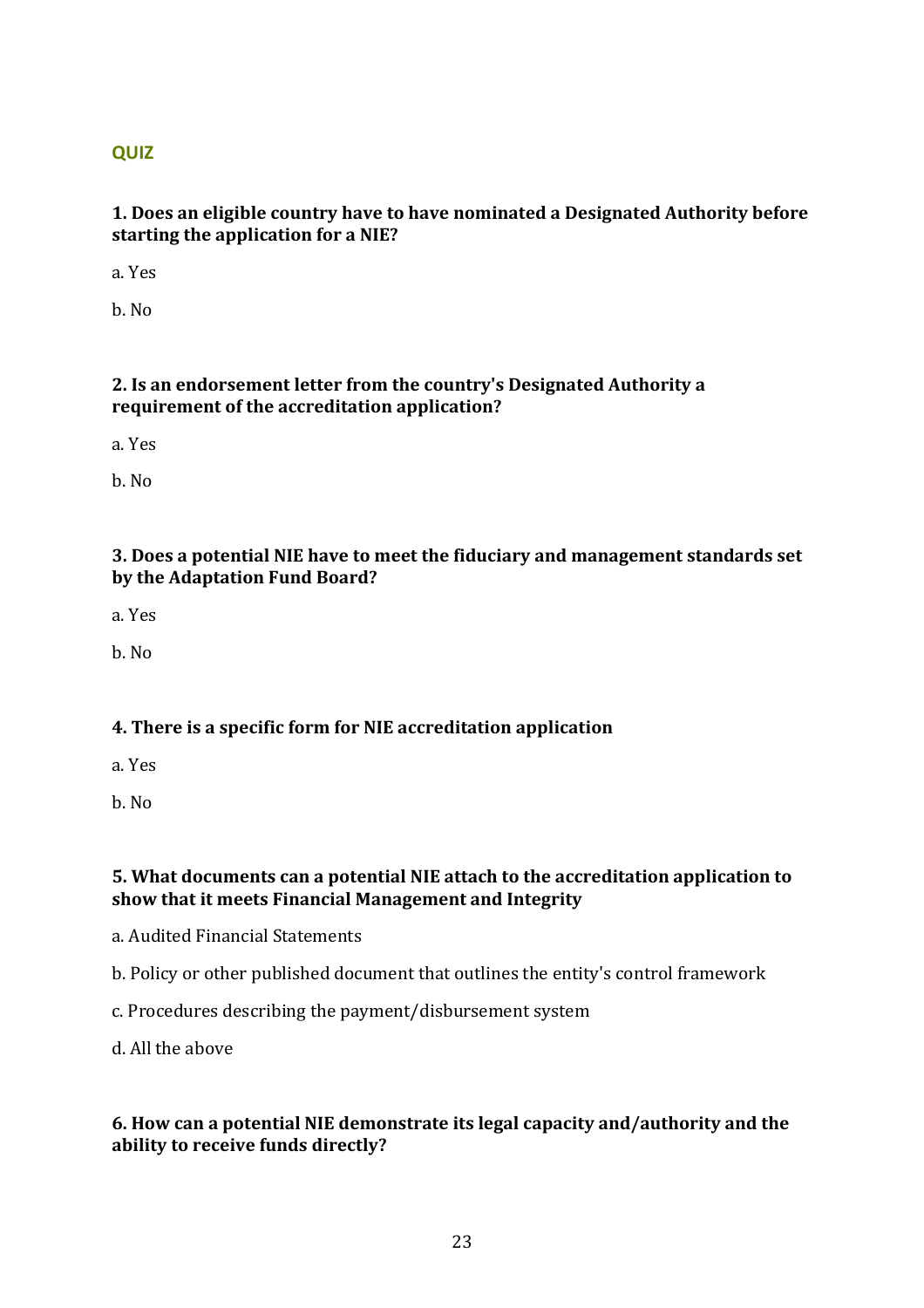- a. Business Plan
- b. End of Year/fiscal budget report
- c. Documentation of legal status

## **7. What supporting documents can a potential NIE attach to the accreditation application to show that it has the requisite institutional capacity?**

- a. Description of accounting package
- b. Sample of a department account
- c. Procurement policy, procedures or guidelines

## **8. How can a potential NIE demonstrate that they have risk assessment procedures in place?**

- a. Policy or other published document that outlines the risk assessment procedures
- b. Sample appraisals undertaken
- c. Audited Financial Reports

## **9. Does a potential NIE have to demonstrate that it has adequate competency to deal with financial mis-manegement and other forms of malpractice?**

a. Yes

b. No

## **10. Can a country use a MIE even if it has an NIE?**

- a. Yes
- b. No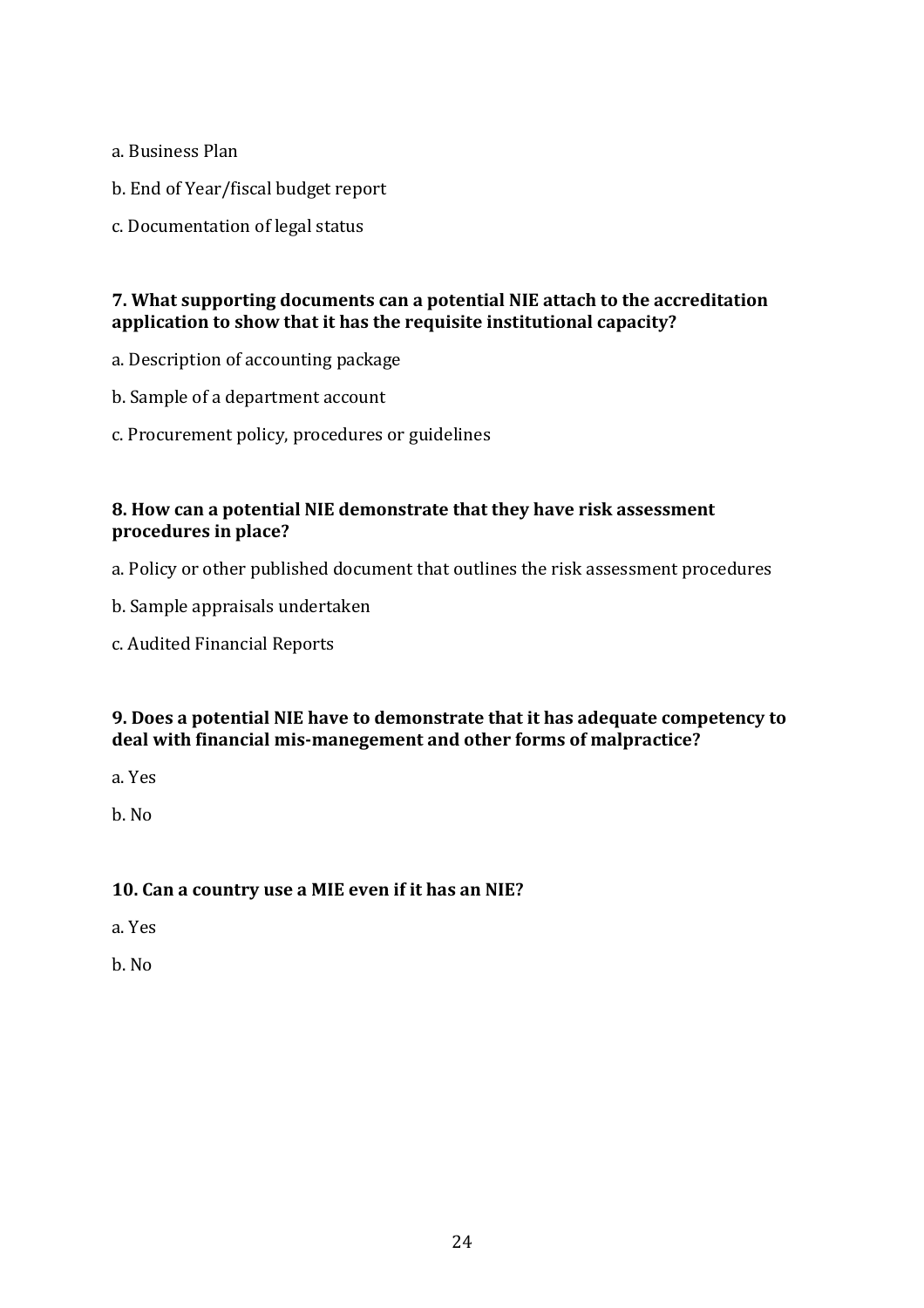#### **QUIZ – ANSWERS**

**1a.** That is correct. A country must have a Designated Authority nominated before starting the application for a NIE.

**1b.** That is not correct. A country must have a Designated Authority before starting an application for NIE.

**2a.** That is correct. The DA must endorse the NIE accreditation application.

**2b.** That is not correct. The DA must endorse the NIE accreditation application.

**3a.** Yes. A potential NIE must meet fiduciary and financial standards set out by the AFB.

**3b.** No. A potential NIE must meet fiduciary and financial standards set out by the AFB.

**4a.** That is correct. The next module in this toolkit is the accreditation application form.

**4b.** No. There exists an application form for NIE accreditation application.

**5a.** Correct. But not only.

**5b.** Correct. But not only.

**5c.** Correct. But not only.

**5d.** That is right. A potential NIE can attach all of the documents listed.

**6a.** No. A potential NIE needs to provide documentation of legal status to demonstrate its legal capacity/authority.

**6b.** No. A potential NIE needs to provide documentation of legal status to demonstrate its legal capacity/authority.

**6c.** Correct. A potential NIE needs to provide documentation of legal status to demonstrate its legal capacity/authority.

**7a.** No. Procurement policy, procedures or guidelines should be attached as supporting documents.

**7b.** No. Procurement policy, procedures or guidelines should be attached as supporting documents.

**7c.** Correct. Procurement policy, procedures or guidelines can be attached as supporting documents.

**8a.** That is right. Policy or other published document that outlines the risk assessment procedures is required.

**8b.** No. Sample appraisals cannot be used to demonstrate risk assessment procedures.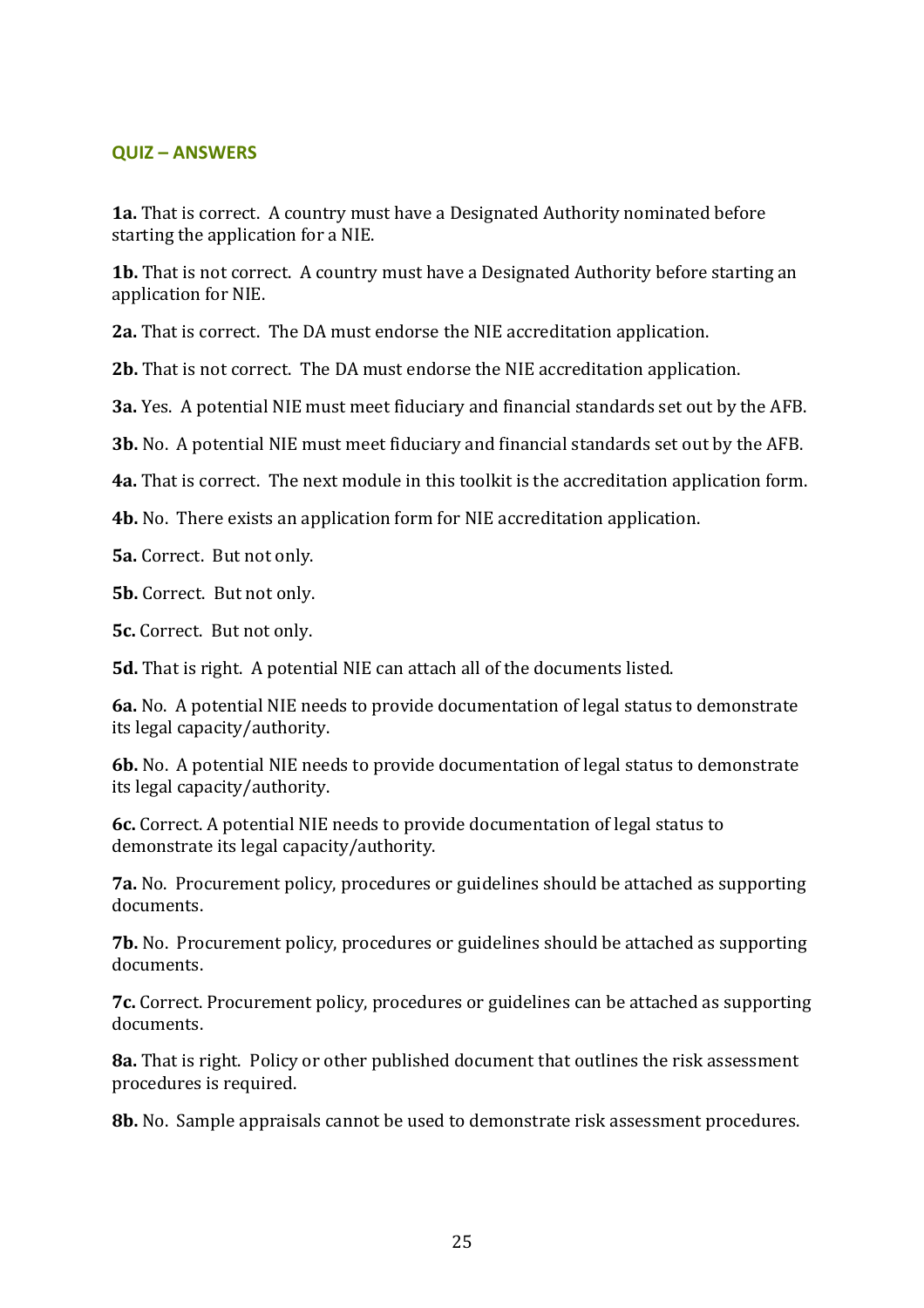**8c.** No. Audited financial reports cannot be used to demonstrate risk assessment procedures.

**9a.** That is correct. A potential NIE must demonstrate adequate competency to deal with financial mis-management/malpractice.

**9b.** That is incorrect. A potential NIE must demonstrate adequate competency to deal with financial mis-management/malpractice.

**10a.** Yes, a country may use a MIE even if it has an accredited NIE.

**10b.** No, a country may use a MIE even if it has an accredited NIE.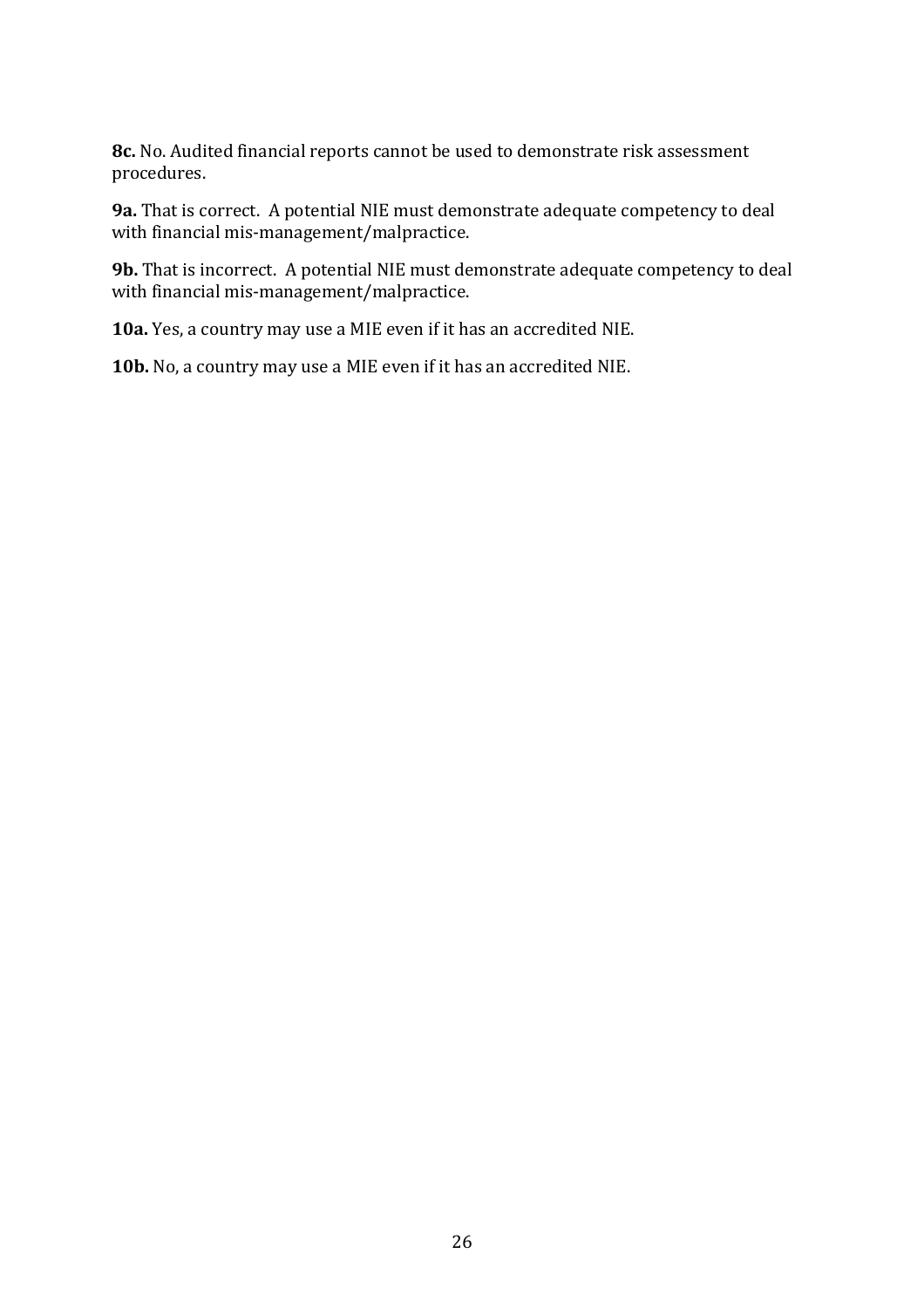## **NIE ACCREDITATION APPLICATION - NOTE**

Please be sure to complete this application form completely in English and provide all supporting documentation required.

Experience has shown that not attaching all the documents required will delay or affect the application process.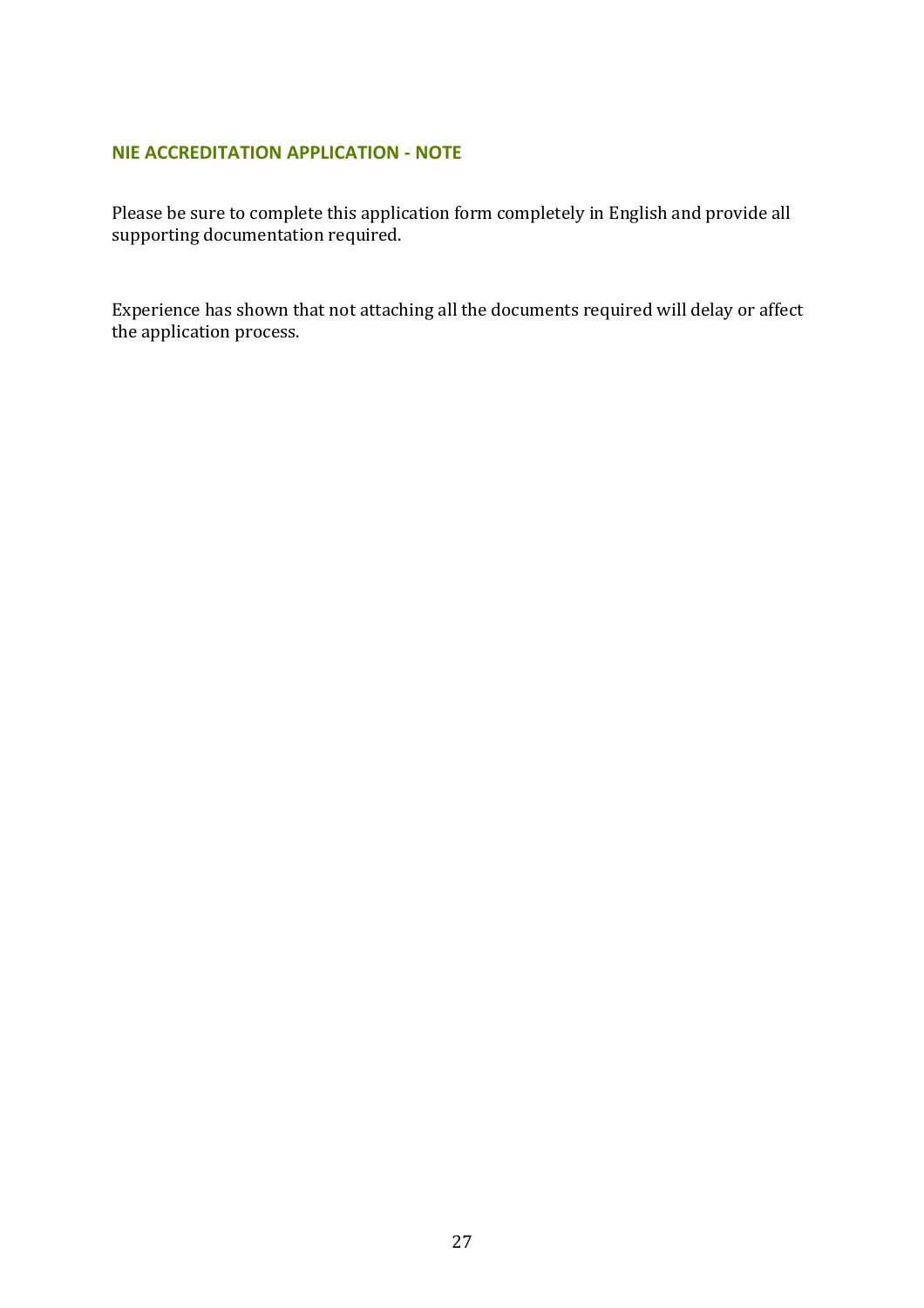#### **NIE ACCREDITATION APPLICATION**

**Section I - Background and Contact**

Entity Type:

Entity Name:

Address:

Country:

Postal Code:

Telephone:

Fax:

Web Address:

Contact Person:

Telephone:

Email: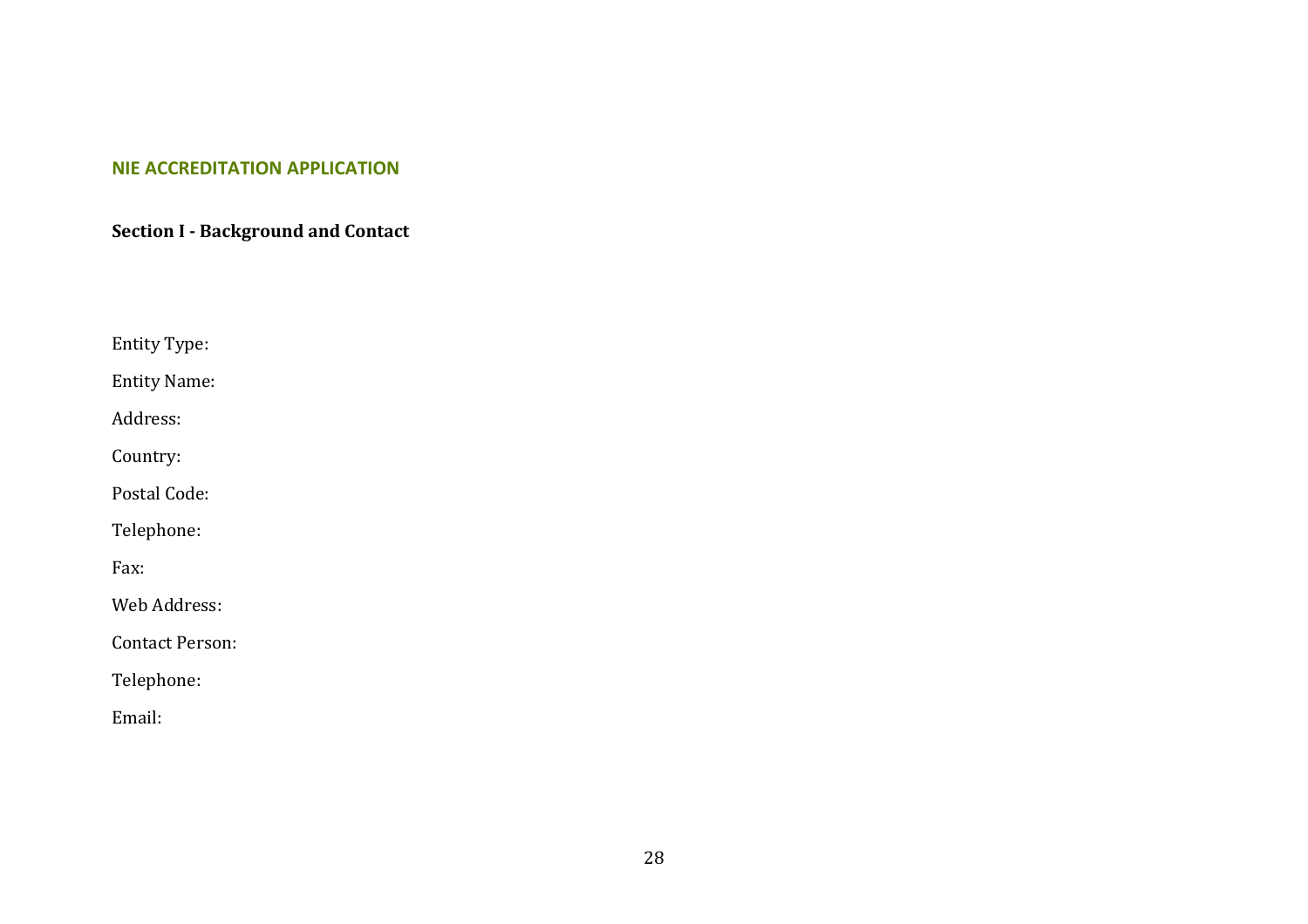## **Section II - Financial Management and Integrity**

## **Specific Capabilities Required:**

1. Legal status to contract with Adaptation Fund Board

2. Accurately and regularly record transactions and balances in a manner that adheres to broadly accepted good practices, and are audited periodically by an independent firm or organization;

3. Managing and disbursing funds efficiently and with safeguards to recipients on a timely basis;

4. Produce forward-looking financial plans and budgets

## **Description of Capabilities**

*Please enter corresponding inventory and supporting document reference in the boxes provided for each of the capabilities listed below. The column on the far right lists examples of what is expected.*

|                                                                                                                                              | <b>Inventory of Current</b><br>Organizational Environment | Document Reference |                                                                                                                                           |
|----------------------------------------------------------------------------------------------------------------------------------------------|-----------------------------------------------------------|--------------------|-------------------------------------------------------------------------------------------------------------------------------------------|
| Demonstration of necessary<br>legal personality                                                                                              |                                                           |                    | Documentation of legal status<br>and mandate (please highlight<br>the relevant paragraphs)                                                |
| Demonstration of legal<br>capacity/authority and the<br>ability to directly receive funds                                                    |                                                           |                    | i) Same documentation or<br>separate supporting<br>documentation ii) List of foreign<br>loan/donor funds handled over<br>the last 2 years |
| Production of reliable financial<br>statements that are prepared in<br>accordance with internationally<br>recognized accounting<br>standards |                                                           |                    | <b>Audited Financial Statements</b>                                                                                                       |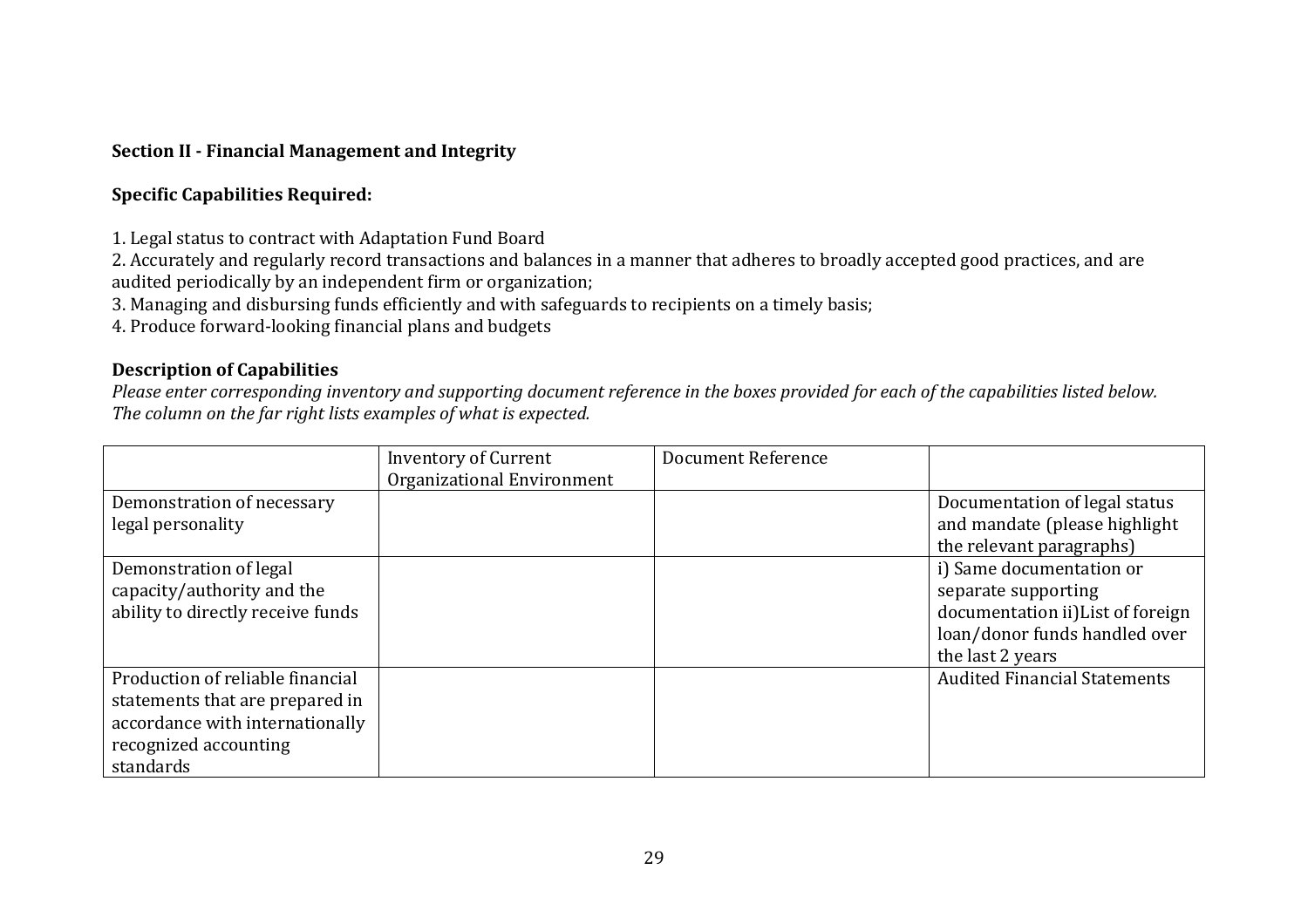| Production of annual externally<br>audited accounts that are<br>consistent with recognized<br>international auditing standards<br>Demonstration of use of                           |  | i) External Auditor Reports ii)<br><b>Audit Committee's Terms of</b><br>Reference<br>Name and brief description of                                                                                                                                                                 |
|-------------------------------------------------------------------------------------------------------------------------------------------------------------------------------------|--|------------------------------------------------------------------------------------------------------------------------------------------------------------------------------------------------------------------------------------------------------------------------------------|
| accounting packages that are<br>recognised and familiar to<br>accounting procedures in<br>developing countries                                                                      |  | accounting package used                                                                                                                                                                                                                                                            |
| Demonstration of capability for<br>functionally independent<br>internal auditing in accordance<br>with internationally recognized<br>standards                                      |  | i) Policy/charter and other<br>published documents (like<br>manuals) that outline the<br>entity's internal auditing<br>function ii) Copies of audit plans<br>for last 2 years and the current<br>year iii) List of internal audit<br>reports of last 2 years and<br>sample reports |
| Demonstration of use of a<br>control framework that is<br>documented with clearly<br>defined roles for management,<br>internal auditors, the governing<br>body, and other personnel |  | Policy or other published<br>document that outlines the<br>entity's control framework                                                                                                                                                                                              |
| Demonstration of proven<br>payment/disbursement systems                                                                                                                             |  | Procedures describing<br>payment/disbursement system<br>with particular reference to<br>project<br>payments/disbursements                                                                                                                                                          |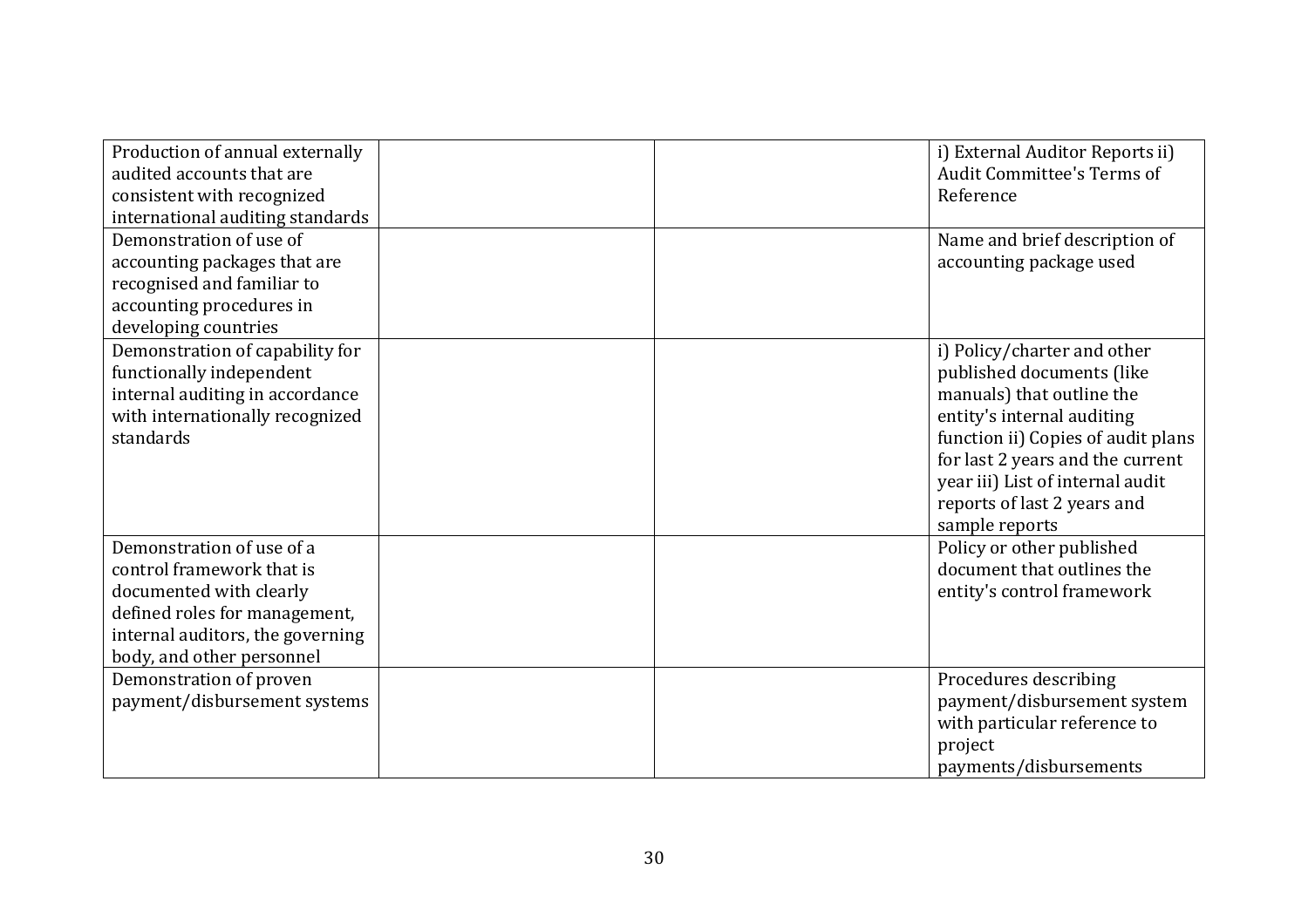| Production of long term<br>business plans/financial<br>projections demonstrating<br>financial solvency |  | Long Term Business plans or<br>Financial Projections for the<br>next 3 to 5 years |
|--------------------------------------------------------------------------------------------------------|--|-----------------------------------------------------------------------------------|
| Evidence of preparation of                                                                             |  | i) Annual budgets for the                                                         |
| corporate, departmental/                                                                               |  | organization and entities within                                                  |
| ministry budgets and                                                                                   |  | it ii) End of calendar year/fiscal                                                |
| demonstration of ability to                                                                            |  | year or periodical budget report                                                  |
| spend against budgets                                                                                  |  |                                                                                   |

## **Section III - Requisite Institutional Capacity**

#### **Specific Capabilities Required:**

1. Ability to manage procurement procedures which provide for transparent practices, including competition

2. Ability to identify, develop and appraise projects

3. Competency to manage or oversee the execution of projects/programmes, including ability to manage sub-recipients and to support project/programme delivery and implementation

4. Capacity to undertake monitoring and evaluation

## **Description of Capabilities**

*Please enter corresponding inventory and supporting document reference in the boxes provided for each of the capabilities listed below. The column on the far right lists examples of what is expected.*

| urrent<br>.or<br>'ΩT<br>7 A Y | References<br>Document |  |
|-------------------------------|------------------------|--|
|-------------------------------|------------------------|--|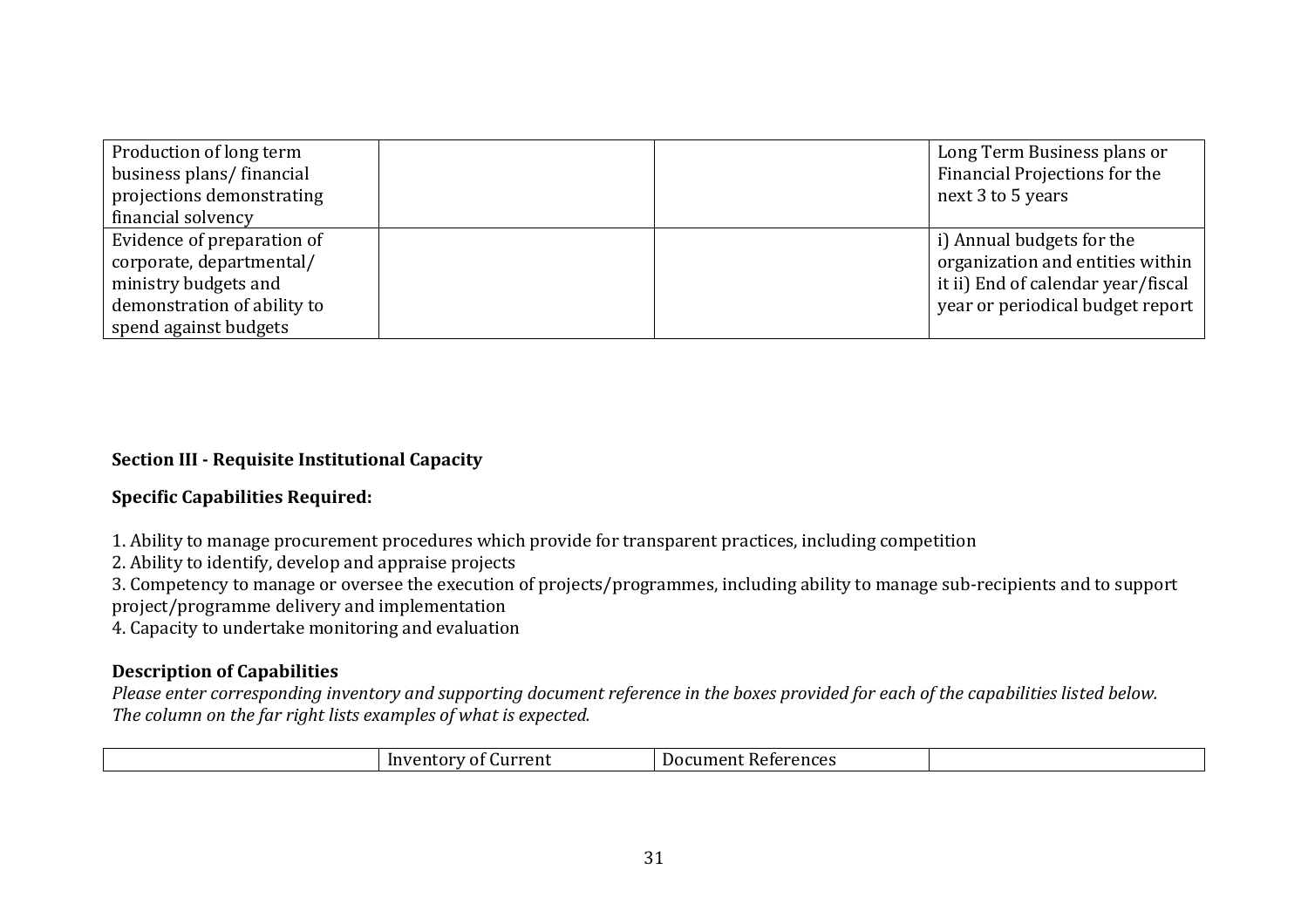|                                                                                                                                                                                                                        | Organizational Environment |                                                                                                                                                                                                                                                                                                                                                                            |
|------------------------------------------------------------------------------------------------------------------------------------------------------------------------------------------------------------------------|----------------------------|----------------------------------------------------------------------------------------------------------------------------------------------------------------------------------------------------------------------------------------------------------------------------------------------------------------------------------------------------------------------------|
| Evidence of transparent and fair<br>procurement policies and<br>procedures at the national level<br>that are consistent with<br>recognized international<br>practice (including dispute<br>resolution procedures)      |                            | i) Procurement Policy ii)<br>Detailed procedures or<br>guidelines including<br>composition and role of key<br>decision making committees iii)<br>Provisions for oversight/audit<br>/review of the procurement<br>function with an actual sample<br>of oversight/audit/review<br>reports iv) Procedures for<br>handling/controlling<br>procurement in Executing<br>Agencies |
| Demonstration of capability and<br>experience in identification and<br>design of projects (preferably<br>adaptation projects)                                                                                          |                            | Detailed project plan documents<br>for 2 projects                                                                                                                                                                                                                                                                                                                          |
| Demonstration of availability<br>of/access to resources and<br>track record of conducting<br>appraisal activities                                                                                                      |                            | i) Details of the project approval<br>process/procedure ii) 2 samples<br>of project appraisals<br>undertaken                                                                                                                                                                                                                                                               |
| Demonstration of the ability to<br>examine and incorporate the<br>likely impact of technical,<br>financial, economic, social,<br>environmental, and legal<br>aspects into the project at the<br>appraisal stage itself |                            | Sample of project documents<br>which demonstrate this<br>capability                                                                                                                                                                                                                                                                                                        |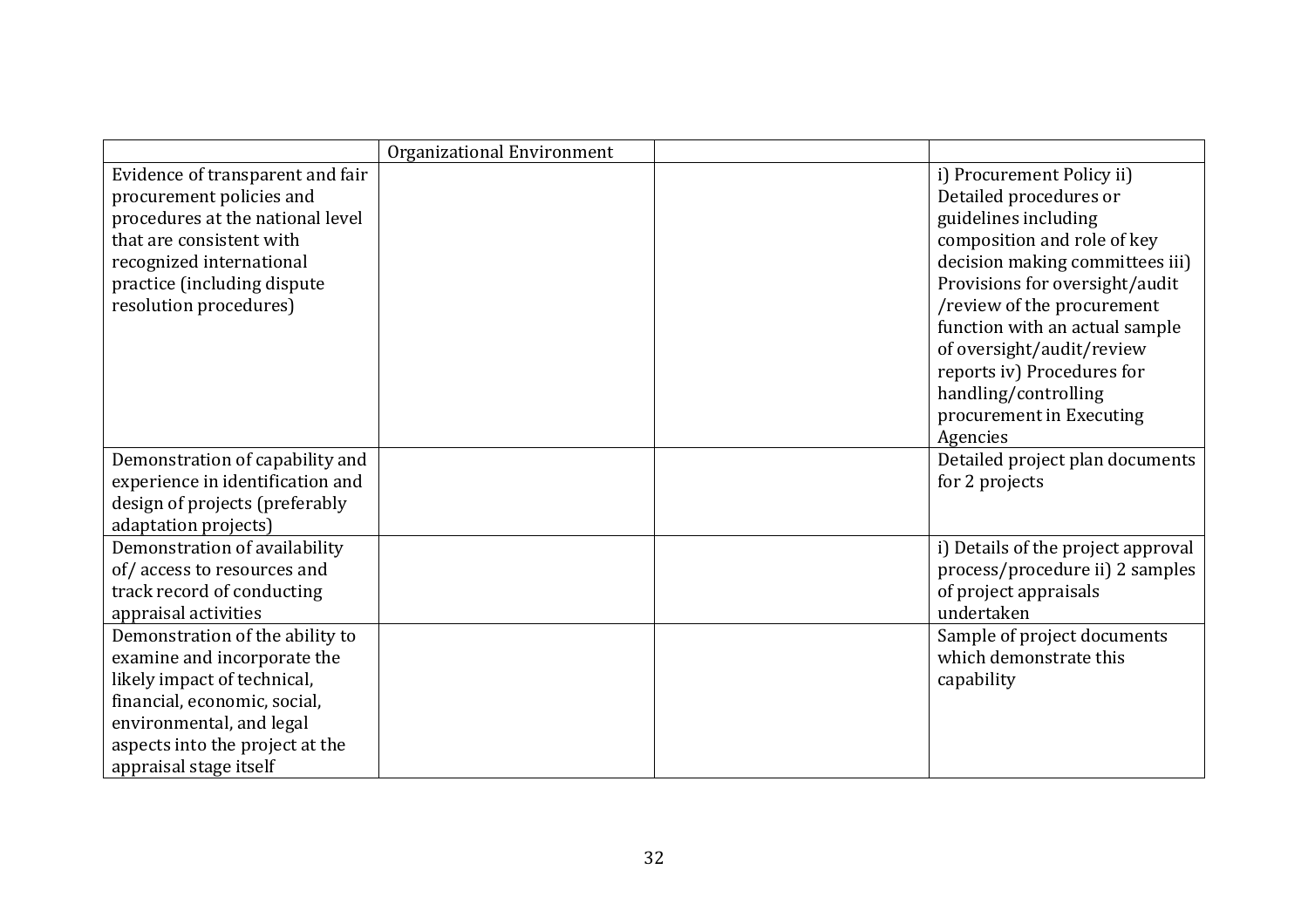| Evidence<br>procedures/framework in place<br>to undertake risk assessment<br>and integrate mitigation<br>strategies/plans into the project<br>document         |  | i) Policy and/or other published<br>document(s) that outline the<br>risk assessment<br>procedures/framework ii) 2<br>samples of completed project<br>appraisals with identified risks<br>and corresponding mitigation<br>strategies/plans                                        |
|----------------------------------------------------------------------------------------------------------------------------------------------------------------|--|----------------------------------------------------------------------------------------------------------------------------------------------------------------------------------------------------------------------------------------------------------------------------------|
| Evidence of institutional system<br>for planning implementation of<br>projects with particular<br>emphasis for quality-at-entry                                |  | Operational manual or written<br>procedures for project review<br>system during the design phase                                                                                                                                                                                 |
| Evidence of preparation of<br>project budgets for projects<br>being handled by the entity or<br>any sub-entity within it                                       |  | i) Project budgets<br>ii) Analysis of project<br>expenditure vs budget                                                                                                                                                                                                           |
| Demonstration of existing<br>capacities for monitoring and<br>independent evaluation that are<br>consistent with the<br>requirements of the Adaptation<br>Fund |  | i) Policy or other published<br>document that outlines<br>monitoring and evaluation<br>requirements<br>ii) Detailed procedures and<br>formats used for monitoring<br>and evaluation during project<br>implementation<br>iii) Sample project monitoring<br>and evaluation reports |
| Production of detailed project<br>accounts which are externally<br>audited                                                                                     |  | i) Sample of project accounts ii)<br>Sample of project audit reports                                                                                                                                                                                                             |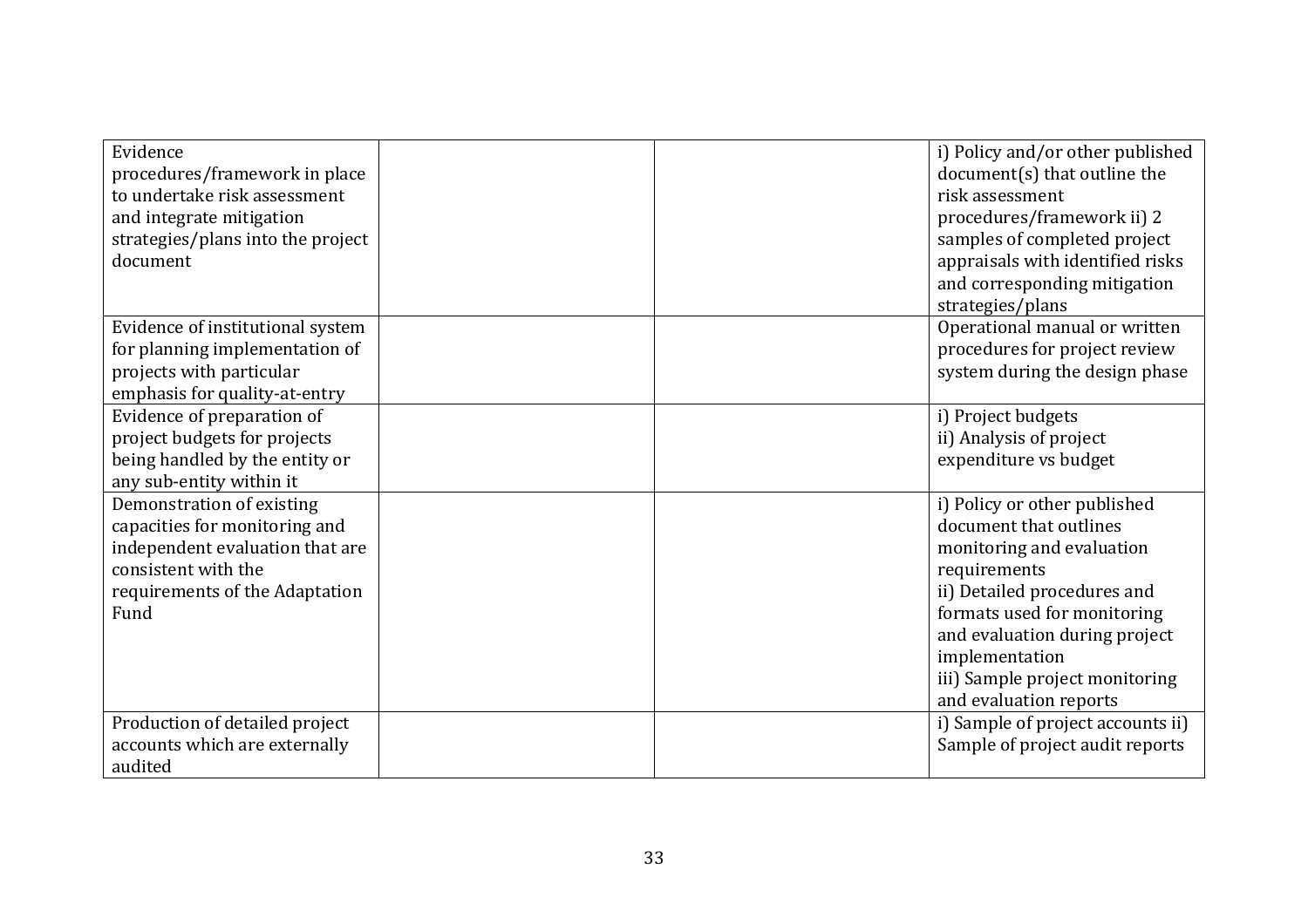| Evidence of a process or system,<br>such as a project-at-risk system,<br>that is in place to flag when a<br>project has developed problems<br>that may interfere with the<br>achievement of its objectives,<br>and to respond to redress the<br>problems |  | Procedures for project-at-risk<br>system or similar<br>process/system to ensure<br>speedy solutions to problems<br>which may interfere with the<br>achievement of the project<br>objectives                              |
|----------------------------------------------------------------------------------------------------------------------------------------------------------------------------------------------------------------------------------------------------------|--|--------------------------------------------------------------------------------------------------------------------------------------------------------------------------------------------------------------------------|
| Demonstration of an<br>understanding of and capacity<br>to assess impact/implications of<br>the technical, financial,<br>economic, social,<br>environmental, and legal<br>aspects of projects                                                            |  | Project closure reports or<br>independent evaluation reports<br>containing assessment of the<br>impact/implications of the<br>technical, financial, economic,<br>social, environmental, and legal<br>aspects of projects |
| Demonstration of competence<br>to execute or oversee execution<br>of projects/programmes                                                                                                                                                                 |  | Independent evaluation reports<br>of completed projects/<br>programmes                                                                                                                                                   |

**Section IV - Transparency, Self-investigative Powers, and Anti-corruption Measures**

**Specific Capabilities Required:**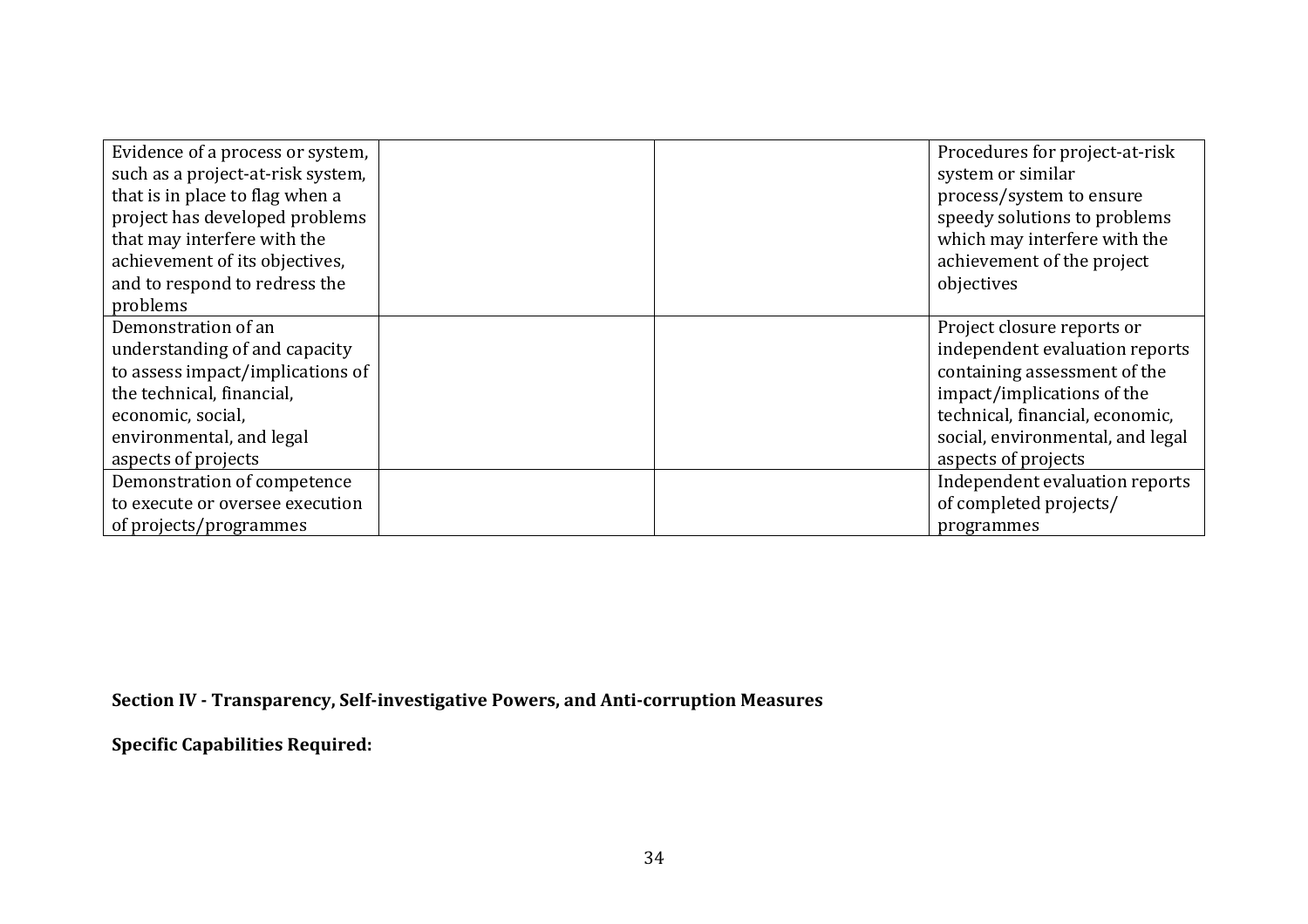1. Competence to deal with financial mis-management and other forms of malpractice

## **Description of Capabilities**

*Please enter corresponding inventory and supporting document reference in the boxes provided for each of the capabilities listed below. The column on the far right lists examples of what is expected.*

|                                                                                                                                                                                                                                                                                     | <b>Inventory of Current</b> | <b>Document References</b> |                                                                                                                                                                                                                                                                                                                                                        |
|-------------------------------------------------------------------------------------------------------------------------------------------------------------------------------------------------------------------------------------------------------------------------------------|-----------------------------|----------------------------|--------------------------------------------------------------------------------------------------------------------------------------------------------------------------------------------------------------------------------------------------------------------------------------------------------------------------------------------------------|
|                                                                                                                                                                                                                                                                                     | Organizational Environment  |                            |                                                                                                                                                                                                                                                                                                                                                        |
| Evidence/tone/statement from<br>the top emphasising a policy of<br>zero tolerance for fraud,<br>financial mismanagement and<br>other forms of malpractice by<br>implementing entity staff or<br>from any external sources<br>associated directly or indirectly<br>with the projects |                             |                            | Provide evidence of a statement<br>communicating such a policy of<br>zero tolerance for fraud,<br>financial mismanagement and<br>other forms of malpractice                                                                                                                                                                                            |
| Demonstration of capacity and<br>procedures to deal with<br>financial mismanagement and<br>other forms of malpractice                                                                                                                                                               |                             |                            | i) Provide copy of documented<br>code of conduct/ethics<br>applicable to the staff ii)<br>Documentation establishing<br>avenues for reporting non-<br>compliance/<br>violation/misconduct and<br>business conduct concerns iii)<br>Details of policies and<br>procedures relating to<br>managing conflict of interest<br>and whistle blower protection |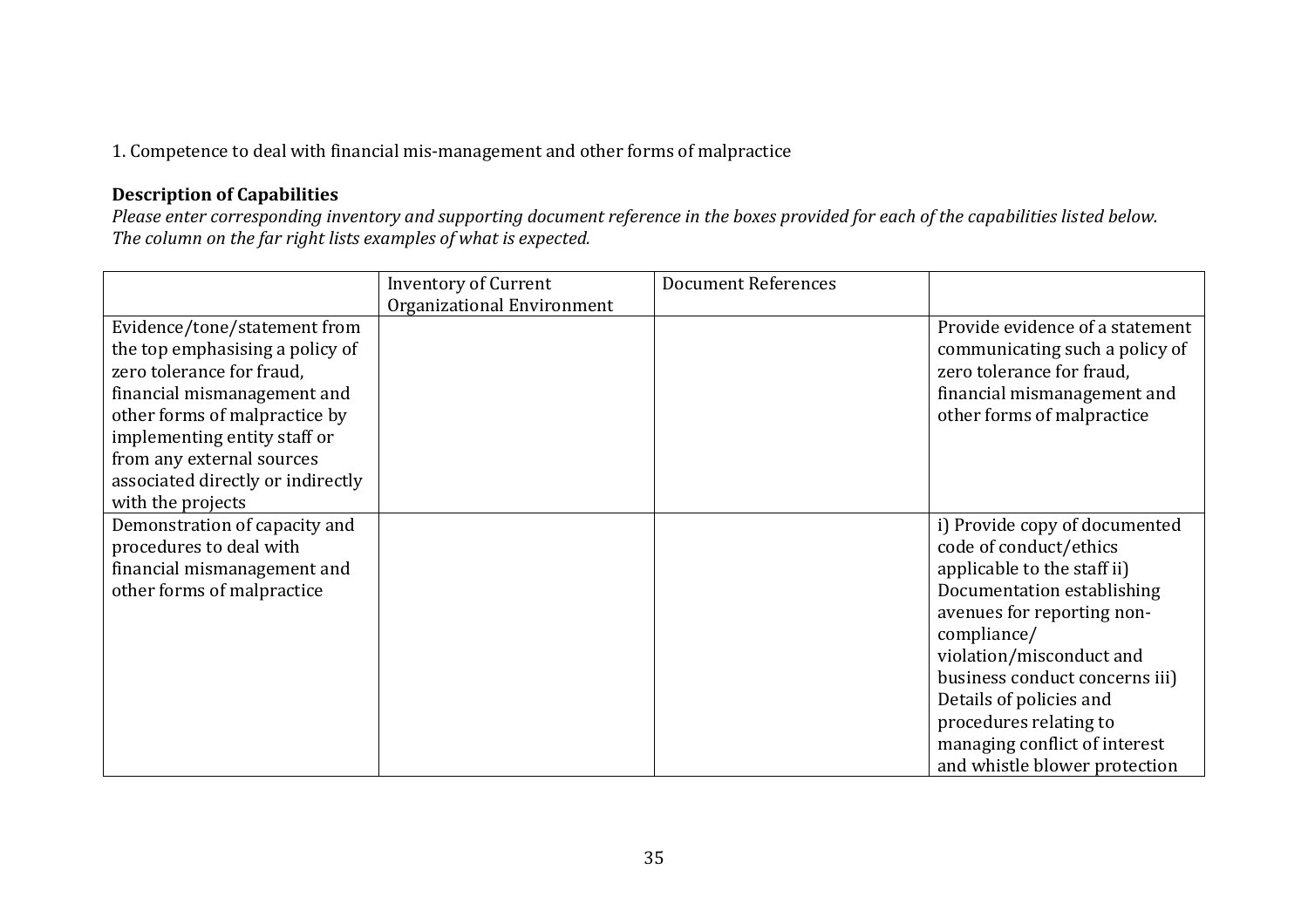| Evidence of an objective   |  | i) The structure and process/      |
|----------------------------|--|------------------------------------|
| investigation function for |  | procedures within the              |
| allegations of fraud and   |  | organization to handle cases of    |
| corruption                 |  | fraud and mismanagement and        |
|                            |  | undertake necessary                |
|                            |  | investigative activities. ii) Data |
|                            |  | on cases of violation of code of   |
|                            |  | conduct/ethics and frauds          |
|                            |  | reported over last 2 years         |
|                            |  | provided in terms of number of     |
|                            |  | cases, types of violations and     |
|                            |  | summary of status/action taken.    |
|                            |  | iii) Periodical oversight reports  |
|                            |  | of the ethics function/            |
|                            |  | committee be attached for the      |
|                            |  | last 2 years                       |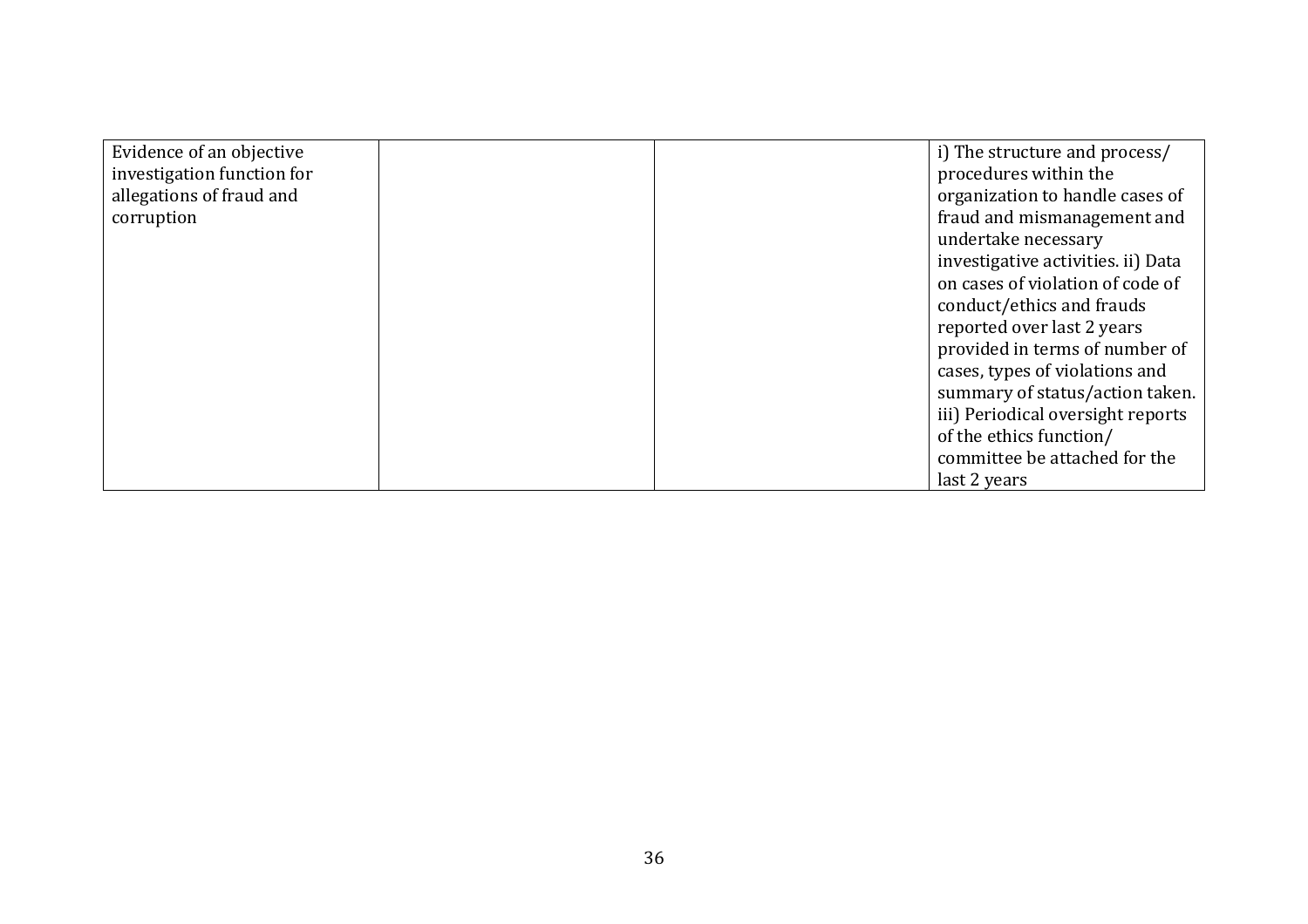## **DOCUMENTATION CHECKLIST**

# **0. Prerequisites for Application**

Please ensure, prior to submitting your application, that you meet the following requirements.

| <b>Prerequisites for NIE</b>   | Yes |                           |
|--------------------------------|-----|---------------------------|
| <b>Accreditation</b>           |     |                           |
| <b>Application</b>             |     |                           |
| Has your country               |     | A Designated Authority    |
| nominated a Designated         |     | must be nominated prior   |
| Authority?                     |     | to application for NIE    |
|                                |     | accreditation. Please     |
|                                |     | explain.                  |
| Is an endorsement letter       |     | Along with an application |
| from your country's            |     | for NIE Accreditation, an |
| Designated Authority           |     | endorsement letter is     |
| attached?                      |     | required. Please explain. |
| Have you used the              |     | Please explain            |
| application form               |     |                           |
| provided by the                |     |                           |
| <b>Adaptation Fund for the</b> |     |                           |
| accreditation                  |     |                           |
| application?                   |     |                           |
| An application form is         |     |                           |
| made available to you          |     |                           |
| as part of this Toolkit        |     |                           |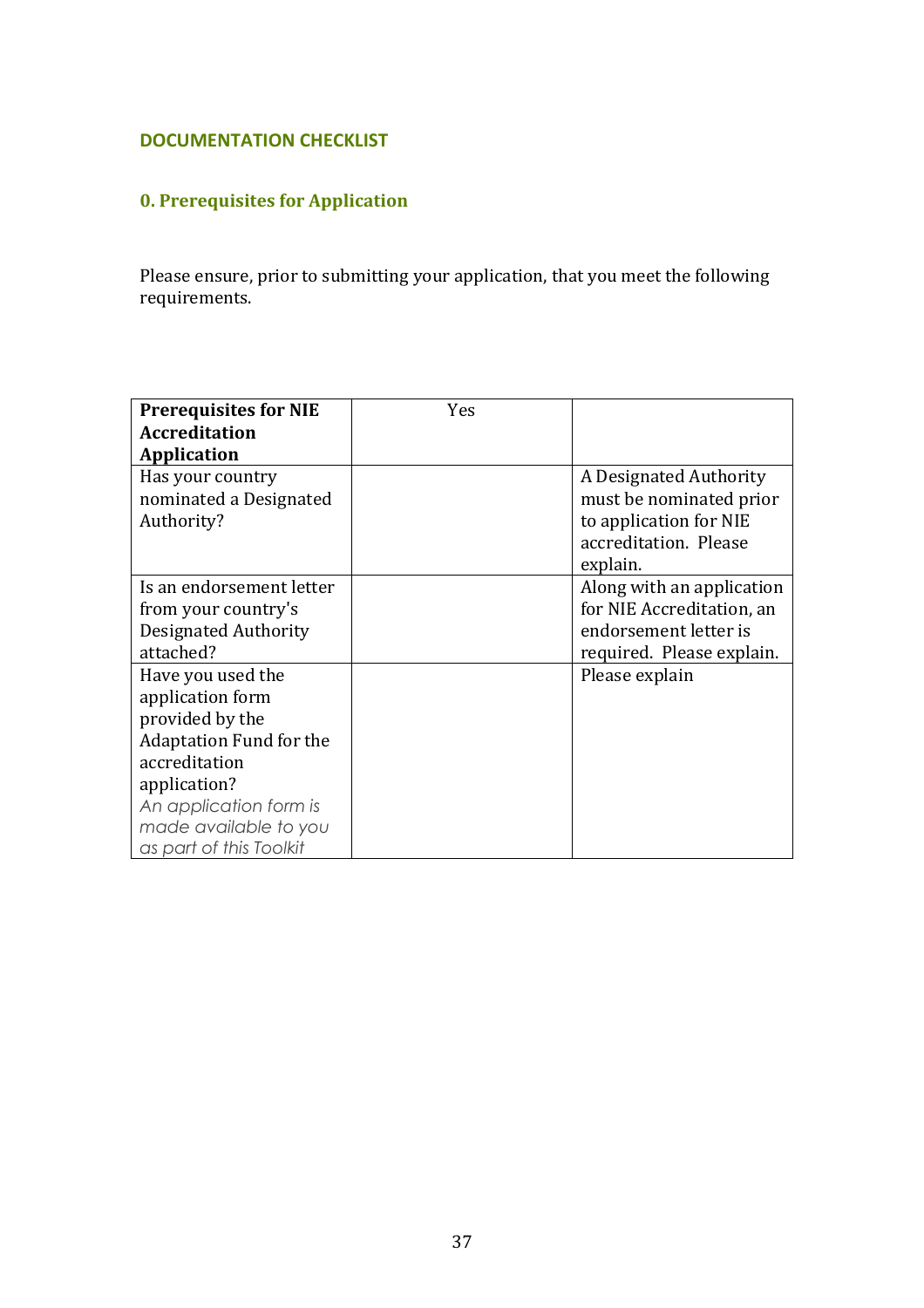# **I. Financial Management and Integrity**

Which of the following documents have you attached to support that your organization meets the financial management and integrity standards required to be an NIE for the Adaptation fund?

|                                 | Attached |                       |
|---------------------------------|----------|-----------------------|
| a. Production of                |          |                       |
| reliable financial              |          |                       |
| statements that are             |          |                       |
| prepared in accordance          |          |                       |
| with internationally            |          |                       |
| recognized accounting           |          |                       |
| standards                       |          |                       |
| Last two Audited                |          | Please explain if     |
| <b>Financial Statements</b>     |          | document not attached |
| including the external          |          |                       |
| auditor's opinion               |          |                       |
| <b>b. Production of annual</b>  |          |                       |
| external audited                |          |                       |
| accounts that are               |          |                       |
| consistent with                 |          |                       |
| recognized                      |          |                       |
| international auditing          |          |                       |
| standards                       |          |                       |
| <b>Audit Committee's Terms</b>  |          | Please explain if     |
| of Reference                    |          | document not attached |
| <b>External Auditor Reports</b> |          | Please explain if     |
| internal control letter         |          | document not attached |
| c. Production of                |          |                       |
| detailed departmental           |          |                       |
| accounts                        |          |                       |
| Sample of departmental          |          | Please explain if     |
| account and two samples         |          | document not attached |
| of an account or financial      |          |                       |
| statement of a donor            |          |                       |
| project                         |          |                       |
| d. Demonstration of use         |          |                       |
| of accounting packages          |          |                       |
| that are recognised and         |          |                       |
| familiar to accounting          |          |                       |
| procedures in                   |          |                       |
| developing countries            |          |                       |
| Name and website                |          | Please explain if     |
| reference of company            |          | document not attached |
| using the accounting            |          |                       |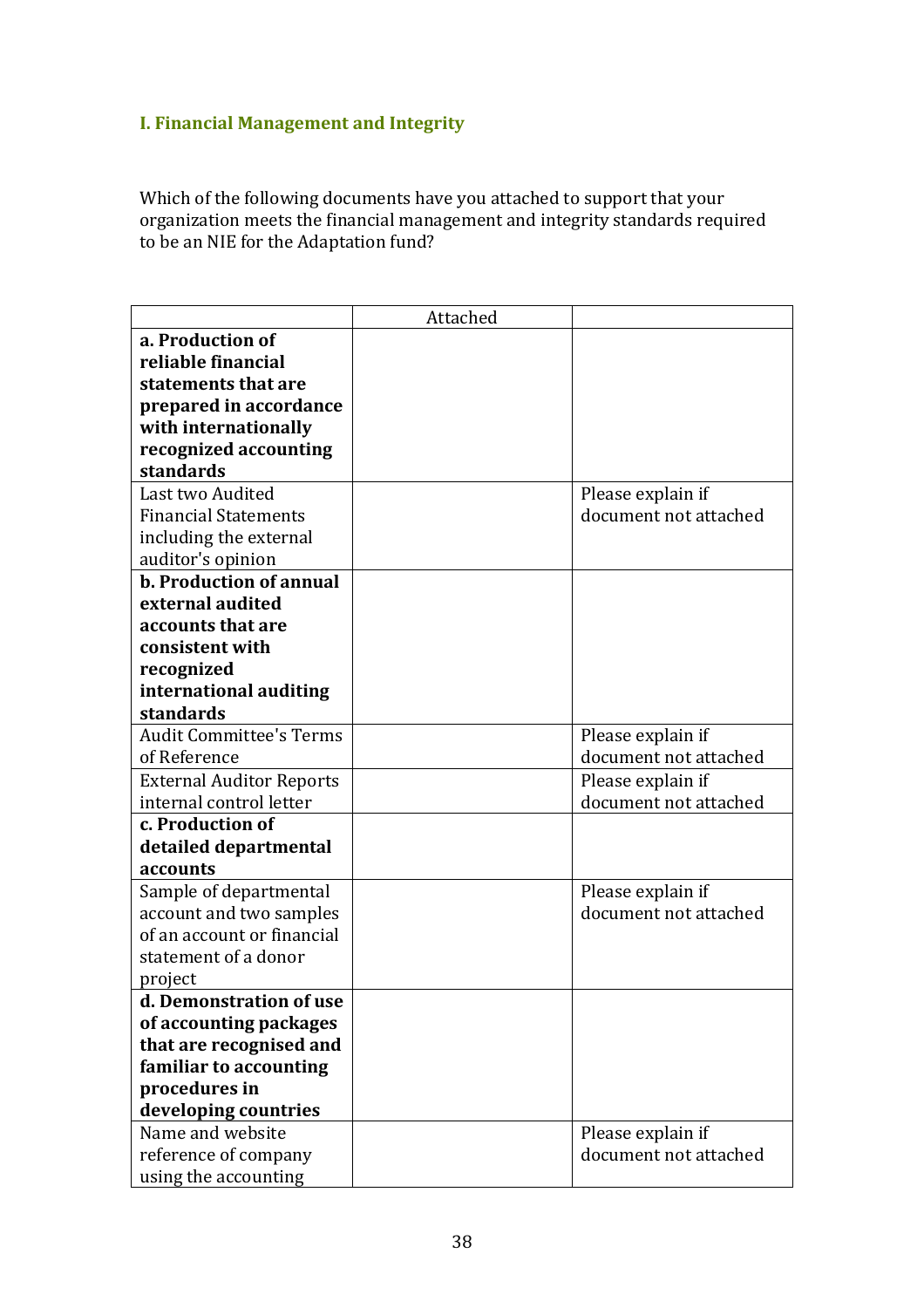| package used                 |                                            |
|------------------------------|--------------------------------------------|
| e. Demonstration of          |                                            |
| capability for               |                                            |
| functionally                 |                                            |
| independent internal         |                                            |
| auditing in accordance       |                                            |
| with internationally         |                                            |
| recognized standards         |                                            |
| Policy or other published    | Please explain if                          |
| document that outlines       | document not attached                      |
| the entity's internal        |                                            |
| auditing function            |                                            |
| Copy of the last annual      | Please explain if                          |
| internal audit report        | document not attached                      |
| Copy of annual internal      | Please explain if                          |
| audit plan for last two      | document not attached                      |
| years and current year       |                                            |
| List of internal audit       | Please explain if                          |
| reports issued in last two   | document not attached                      |
| years                        |                                            |
| Organigramme of              | Please explain if                          |
| internal audit services      | document not attached                      |
| f. Demonstration of use      |                                            |
| of a control framework       |                                            |
| that is documented           |                                            |
| with clearly defined         |                                            |
| roles for management,        |                                            |
| internal auditors, the       |                                            |
| governing body, and          |                                            |
| other personnel              |                                            |
| Policy or other published    | Please explain if                          |
| document that outlines       | document not attached                      |
| the entity's control         |                                            |
| framework                    |                                            |
| g. Production of             |                                            |
| financial projections        |                                            |
| demonstrating                |                                            |
| financial solvency           |                                            |
| Business plan/corporate      | Please explain if                          |
| budgets for the next         | document not attached                      |
| fiscal year                  |                                            |
| h. Demonstration of          |                                            |
| proven                       |                                            |
| payment/disbursement         |                                            |
| systems                      |                                            |
| Procedures describing<br>the | Please explain if<br>document not attached |
|                              |                                            |
| payment/disbursement         |                                            |
| system                       |                                            |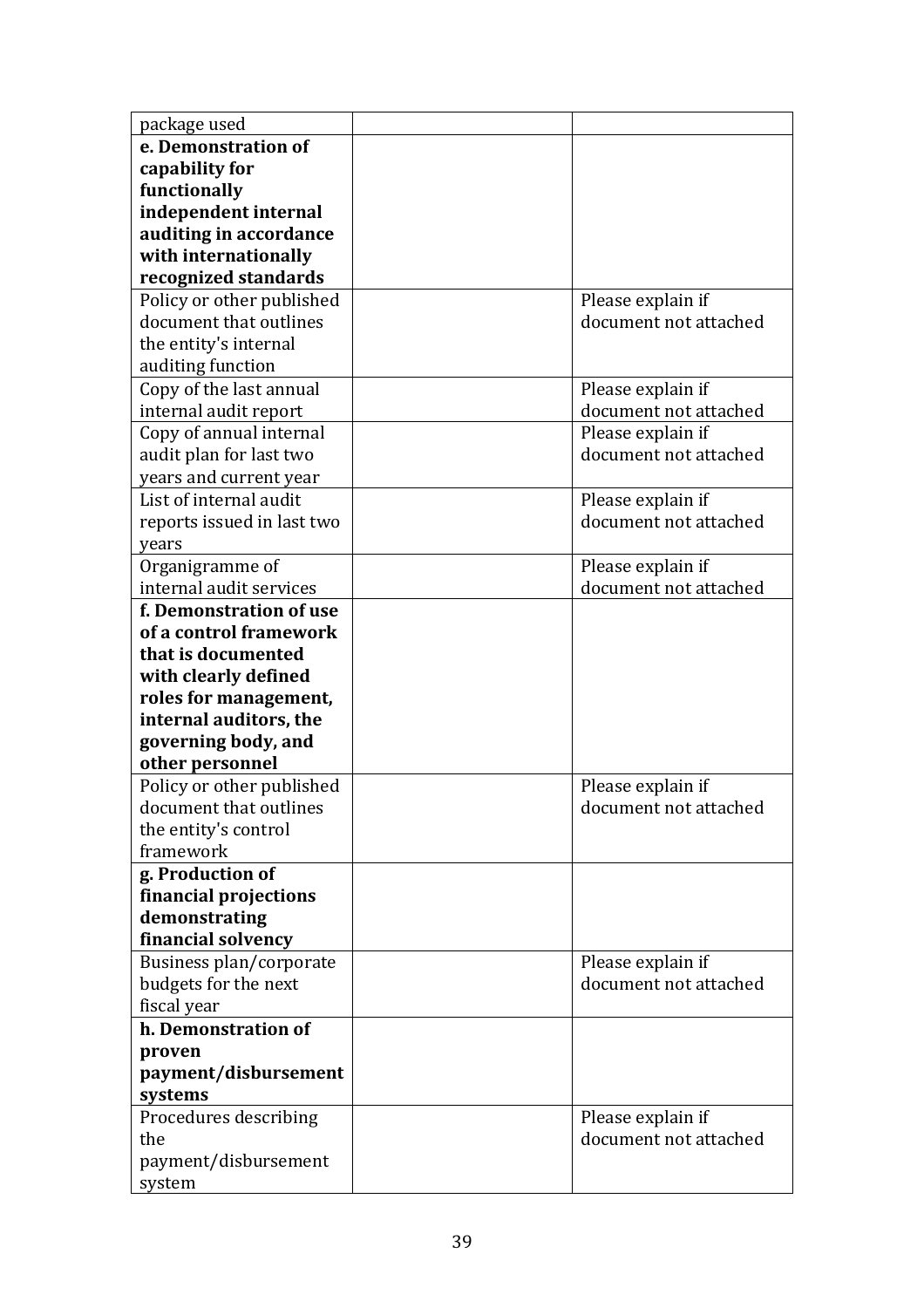| Copies of reviews of the | Please explain if     |
|--------------------------|-----------------------|
| payment/disbursement     | document not attached |
| system by                |                       |
| internal/external        |                       |
| auditors or another      |                       |
| independent authority    |                       |
| <i>i.</i> Evidence of    |                       |
| preparation of           |                       |
| corporate, project or    |                       |
| departmental/ministry    |                       |
| budgets                  |                       |
| Business plan/corporate  | Please explain if     |
| budgets for the next     | document not attached |
| fiscal year (same        |                       |
| document as for g)       |                       |
| j. Demonstration of      |                       |
| ability to spend against |                       |
| budgets                  |                       |
| End of calendar          | Please explain if     |
| year/fiscal year budget  | document not attached |
| report                   |                       |
| k. Demonstration of      |                       |
| necessary legal          |                       |
| personality if not       |                       |
| government               |                       |
| department/institution   |                       |
| Documentation of legal   | Please explain if     |
| status such as enabling  | document not attached |
| legislation or founding  |                       |
| documents. The relevant  |                       |
| sections should be       |                       |
| mentioned.               |                       |
| l. Demonstration of      |                       |
| legal                    |                       |
| capacity/authority and   |                       |
| the ability to directly  |                       |
| receive funds            |                       |
| Documentation of legal   | Please explain if     |
| status such as enabling  | document not attached |
| legislation or founding  |                       |
| documents. The relevant  |                       |
| sections should be       |                       |
| mentioned. (same         |                       |
|                          |                       |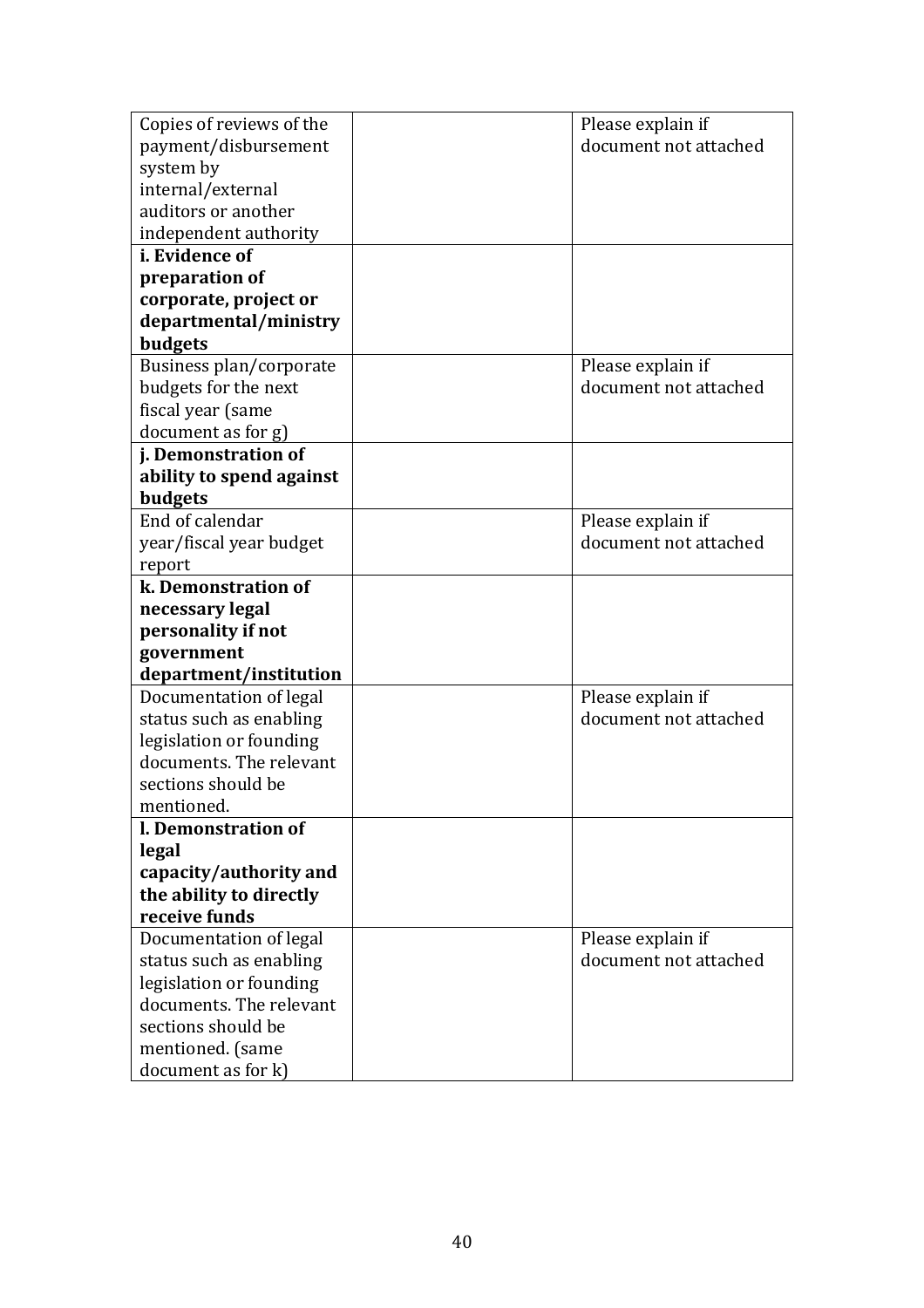# **II. Requisite Institutional Capacity**

Which of the following documents have you attached to support that your organization has the requisite institutional capacity required to be an NIE for the Adaptation fund?

|                           | Attached |                       |
|---------------------------|----------|-----------------------|
| a. Evidence of            |          |                       |
| procurement policies      |          |                       |
| and procedures at the     |          |                       |
| national level that are   |          |                       |
| consistent with           |          |                       |
| recognized                |          |                       |
| international practice    |          |                       |
| (including dispute        |          |                       |
| resolution procedures)    |          |                       |
| Recent reviews            |          | Please explain if     |
| demonstrating that the    |          | document not attached |
| procurement system is     |          |                       |
| being adhered to from     |          |                       |
| internal/external         |          |                       |
| auditors or another       |          |                       |
| independent authority     |          |                       |
| b. Policy or other        |          |                       |
| published document        |          |                       |
| that outlines             |          |                       |
| monitoring                |          |                       |
| requirements              |          |                       |
| Sample of project         |          | Please explain if     |
| documents and criteria    |          | document not attached |
| used to monitor project   |          |                       |
| implementation            |          |                       |
| Recent reviews            |          | Please explain if     |
| demonstrating that the    |          | document not attached |
| monitoring system is      |          |                       |
| being adhered to from     |          |                       |
| internal/external         |          |                       |
| auditors or another       |          |                       |
| independent authority     |          |                       |
| Policy or other published |          | Please explain if     |
| document that outlines    |          | document not attached |
| evaluation requirements   |          |                       |
| Copies of two recent      |          | Please explain if     |
| independent evaluation    |          | document not attached |
| reports                   |          |                       |
| c. Evidence of a process  |          |                       |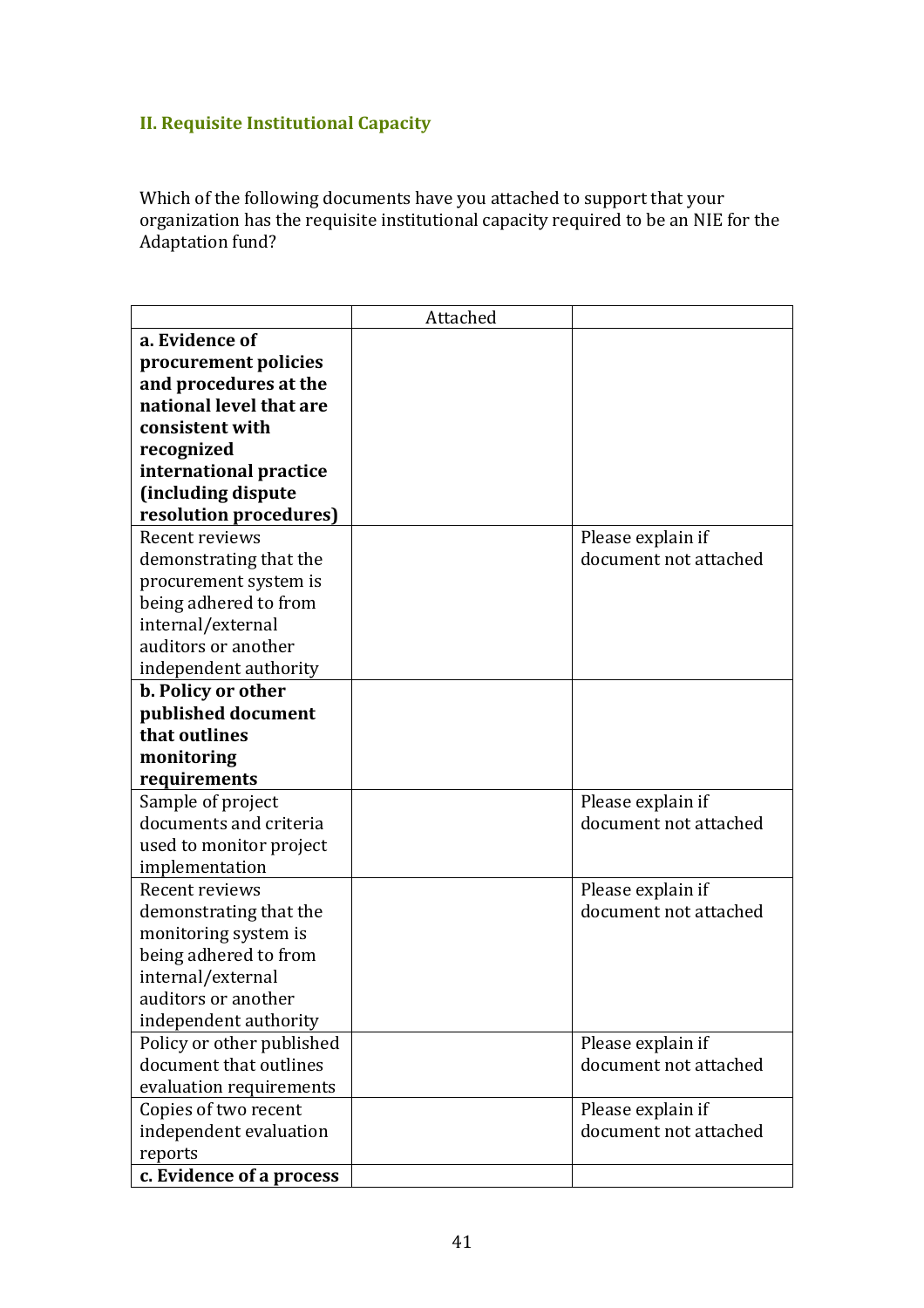| or system, such as a<br>project-at-risk system,<br>that is in place to flag<br>when a project has |                                            |
|---------------------------------------------------------------------------------------------------|--------------------------------------------|
| developed problems<br>that may interfere with                                                     |                                            |
| the achievement of its<br>objectives, and to                                                      |                                            |
| respond to redress the                                                                            |                                            |
| problems                                                                                          |                                            |
| Procedures for project-<br>at-risk system or similar<br>process/system                            | Please explain if<br>document not attached |
| Several examples of a                                                                             | Please explain if                          |
| project at risk and how<br>the risks are being                                                    | document not attached                      |
| addressed and followed<br>up until resolved                                                       |                                            |
| d. Demonstration of                                                                               |                                            |
| availability of/access to                                                                         |                                            |
| resources for and track                                                                           |                                            |
| records of conducting                                                                             |                                            |
| appraisal activities                                                                              |                                            |
| Two Sample documents                                                                              | Please explain if                          |
| of appraisals undertaken                                                                          | document not attached                      |
| by the entity                                                                                     |                                            |
| e. Evidence of<br>institutional system for                                                        |                                            |
| balanced review of                                                                                |                                            |
| projects, particularly                                                                            |                                            |
| for quality-at-entry                                                                              |                                            |
| during design phase                                                                               |                                            |
| Operational manual or                                                                             | Please explain if                          |
| written procedures for                                                                            | document not attached                      |
| project review system                                                                             |                                            |
| Two examples of how a                                                                             | Please explain if                          |
| project is reviewed                                                                               | document not attached                      |
| f. Evidence of risk                                                                               |                                            |
| assessment procedures                                                                             |                                            |
| in place                                                                                          |                                            |
| Policy or other published<br>document that outlines                                               | Please explain if<br>document not attached |
| the risk assessment                                                                               |                                            |
| procedures                                                                                        |                                            |
| Two examples of a                                                                                 | Please explain if                          |
| project documentation                                                                             | document not attached                      |
| showing the risk                                                                                  |                                            |
| assessment                                                                                        |                                            |
| g. Demonstration of an                                                                            |                                            |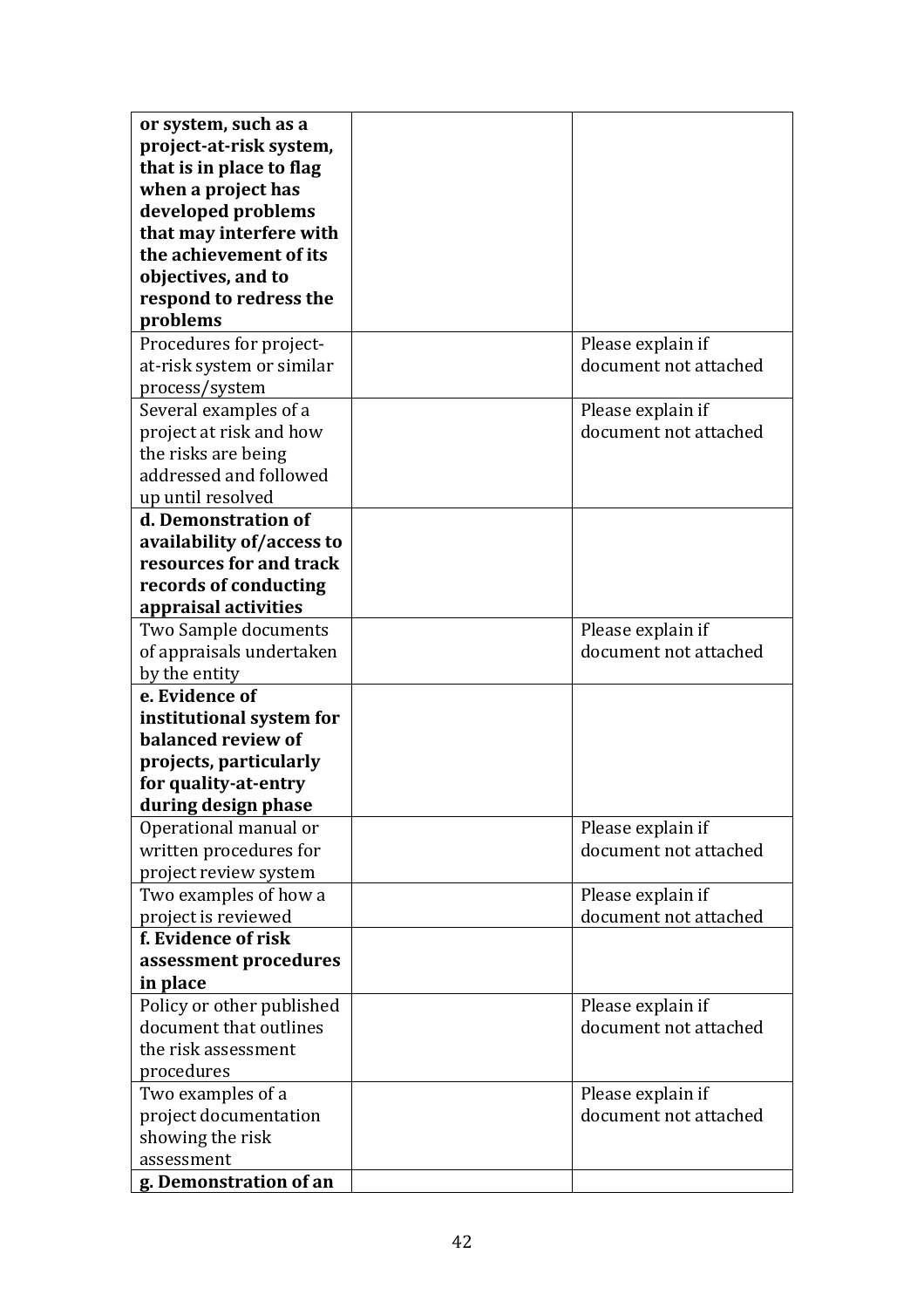| understanding of and<br>capacity to oversee the<br>technical, financial,<br>economic, social,<br>environmental, and<br>legal aspects of<br>projects and their<br>implications |                       |
|-------------------------------------------------------------------------------------------------------------------------------------------------------------------------------|-----------------------|
| Listing of staff and                                                                                                                                                          | Please explain if     |
| qualifications who will                                                                                                                                                       | document not attached |
| be assigned to do these                                                                                                                                                       |                       |
| tasks                                                                                                                                                                         |                       |
| h. Demonstration of                                                                                                                                                           |                       |
| competence to execute                                                                                                                                                         |                       |
| or oversee execution of                                                                                                                                                       |                       |
| projects/programmes                                                                                                                                                           |                       |
| Independent evaluation                                                                                                                                                        | Please explain if     |
| reports of completed                                                                                                                                                          | document not attached |
| projects/programmes                                                                                                                                                           |                       |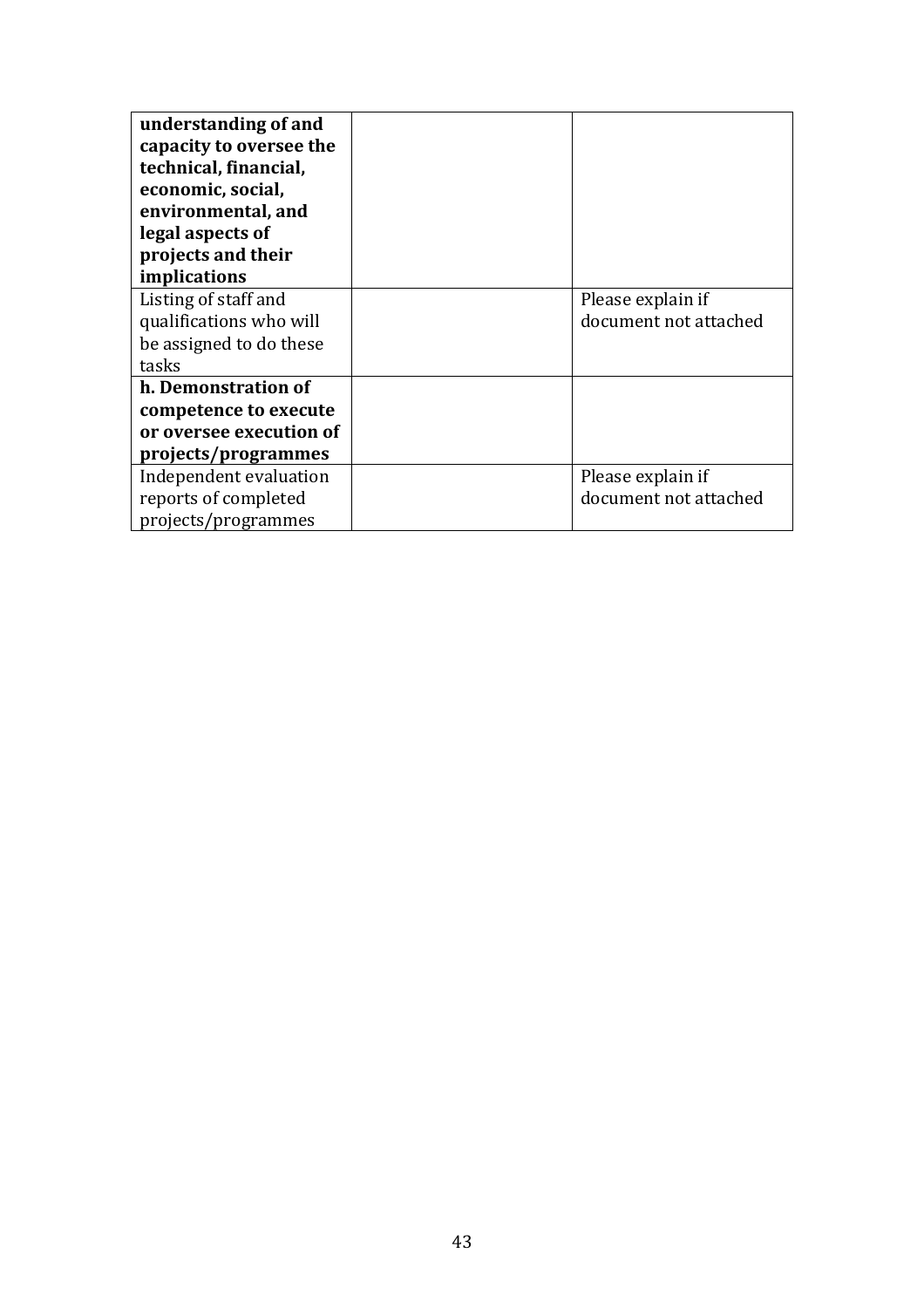## **III. Transparency, self-investigative powers, and anti-corruption measures**

Which of the following documents have you attached to support that your organization is able to undertake transparency, self-investigative powers, and anti-corruption measures as required, to be an NIE for the Adaptation fund?

|                              | Attached |                       |
|------------------------------|----------|-----------------------|
| a. Demonstration of          |          |                       |
| capacity and                 |          |                       |
| procedures to deal with      |          |                       |
| financial                    |          |                       |
| mismanagement and            |          |                       |
| other forms of               |          |                       |
| malpractice                  |          |                       |
| A widely available policy    |          |                       |
| statement by the             |          |                       |
| applicant entity that        |          |                       |
| clarifies the following:     |          |                       |
| 1. That the entity has a     |          | Please explain if     |
| zero tolerance policy        |          | document not attached |
| related to fraud and other   |          |                       |
| mismanagement on its         |          |                       |
| projects.                    |          |                       |
| 2. That this zero tolerance  |          | Please explain if     |
| policy is supported by top   |          | document not attached |
| management and relates       |          |                       |
| not only to the entity staff |          |                       |
| but anyone, including        |          |                       |
| third parties, associated    |          |                       |
| directly or indirectly with  |          |                       |
| any of its activities and    |          |                       |
| projects.                    |          |                       |
| 3. A mechanism to convey     |          | Please explain if     |
| allegations to the entity    |          | document not attached |
| and public whistleblower     |          |                       |
| policy to protect those      |          |                       |
| making allegations           |          |                       |
| 4. A demonstration that      |          | Please explain if     |
| each allegation is           |          | document not attached |
| investigated and             |          |                       |
| concluded upon.              |          |                       |
| 5. A demonstration that      |          | Please explain if     |
| the progress of each         |          | document not attached |
| complaint is continuously    |          |                       |
| monitor until a conclusion   |          |                       |
| is reached; such follow-up   |          |                       |
| should continue even if      |          |                       |
| other government or          |          |                       |